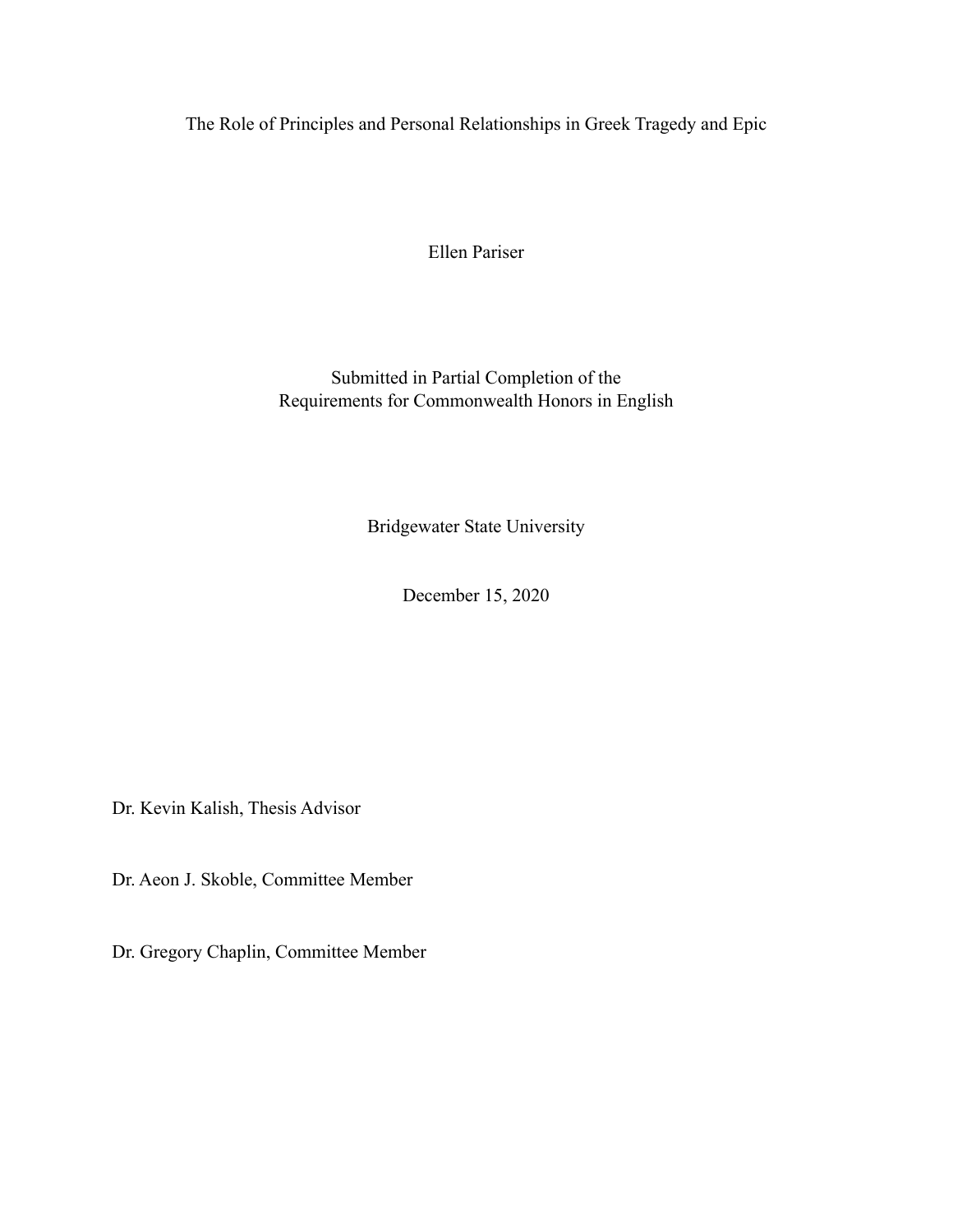# **I. Introduction**

What is most telling about a character is not what or who, or even how, a person fights, but why he fights. Understanding motivations are vital for understanding any characters, especially ones so far removed from contemporary society. Through this paper I will attempt to explore the tug between principles and close personal relationships that is often central to ancient texts and manifests so prevalently in the genres of tragedy and epic. The texts I have chosen represent characters that have distinct conflicts between principles that they hold and intimate personal relationships that are shown in the stories.

The problems that arise in these texts often put these two areas into direct conflict and the way the protagonist responds is what defines them as a person. When faced with the choice, characters that choose to follow vague principles usually have tragic ends because of their disregard for the relationships established in the text. The two examples that I believe best exemplify the tragic fall of characters who place principles above all else are Sophocles' titular protagonist from *Antigone* as well as Euripides' Agamemnon from *Iphigenia at Aulis*.

Alternatively, upon examining the Achilles of Homer's *Iliad* and Ancient Greece's paradigmatic hero, one sees that he is motivated by the personal relations he has. It is because of these intimate ties that Achilles is able to process the loss he experiences and have a hopeful resolution to his story.

## **II. Genre**

The first thing that must be established is the critical difference between the genres of tragedy and epic as well as the role the characters play in each, asboth of these determine unchangeable aspects of the characters and the functions they serve in their stories. Through this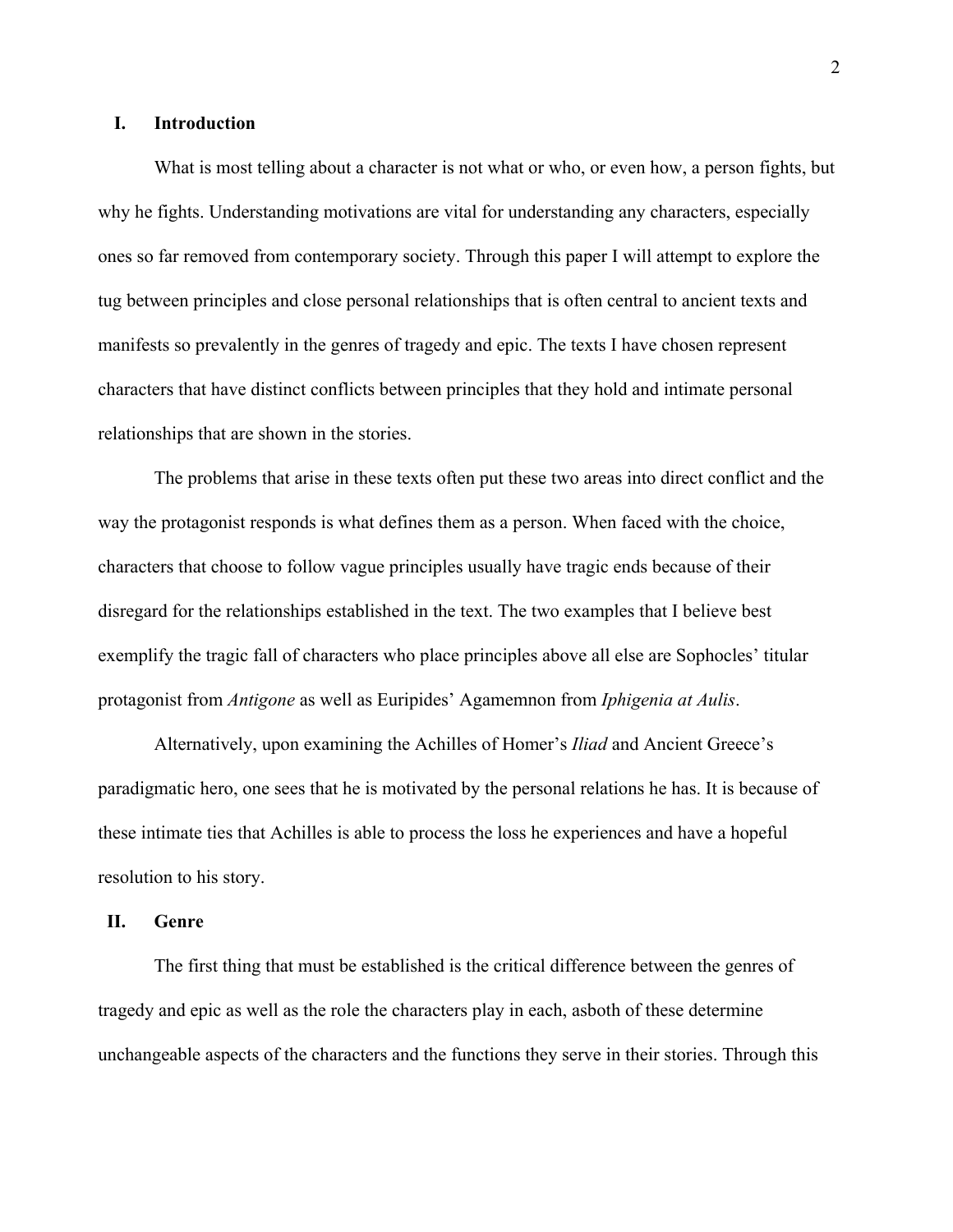section I will be sharing the definitions of the various genres I am referring to throughout the paper. I will also be discussing the role of tragedy in Greek society and the role of epic in Greek society as well as the way the characters I have chosen to analyze operate in the works within which they exist.

## **A. Definitions**

Ancient epics served a wide array of purposes in Greek society, however all epics share some defining characteristics. They are poems, they follow heroes, usually children of gods, and they evoke the muses for inspiration. However, what interests this paper is the content of ancient epic. Andrew Ford writes that the ancient epic consists of a "...heroic story involving suffering, and the gods take a part in it. It is itself a massive and complex action and yet also part of a larger story."<sup>1</sup> Readers see this to be true through the two major epics that come out of Ancient Greek tradition, the *Iliad* and the *Odyssey,* the prior of these two the subject of this paper*.* Both of these stories center on the struggles and conflicts of a hero fighting with and being aided by various gods, as well as the fact that both are part of a larger story told through the time period, in this case, the Trojan War story. Epic stories were pleasing to listen too and were told primarily through celebrations and dinner parties<sup>2</sup> as a means of passing down stories and entertaining guests and hosts alike.

Tragedy, like epic, served a specific purpose in Greek society. It was a vital part of the cultural fabric of Ancient Greece. Attending the theatre was the equivalent of a civic duty in some places.<sup>3</sup> The arts in general and specifically theatre were obviously very important to Ancient Greek societies, but tragedy in particular played an important role in education, life, and society.

<sup>1</sup> Andrew Ford, *The Genre: Traditional Definitions of Epic* (Ithaca, NY: Cornell University Press, 1992), 22.

<sup>2</sup> Gregory Nagy, *The Epic Hero,* (Washington, DC: Center for Hellenic Studies, 2005), 25.

<sup>3</sup> National Theatre, *An Introduction to Greek Tragedy*, (2013).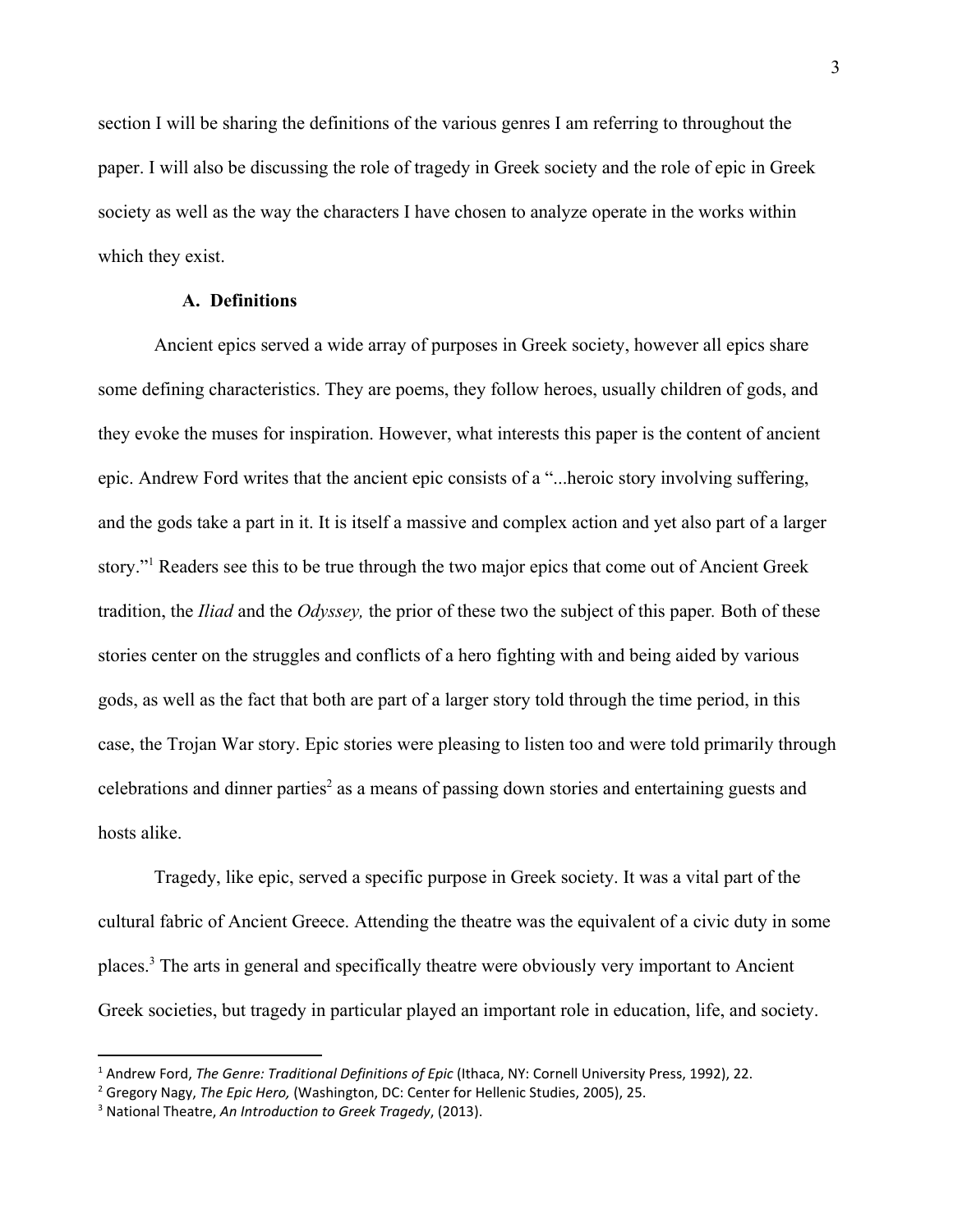In Aristotle's *Poetics* he defines tragedy as "...events that evoke pity and fear." <sup>4</sup> This evocation of emotion ideally ends in the feeling of catharsis. A good tragedy will make you feel anger, grife, sorrow, pity, and fear. Through watching characters in situations that evoke these emotions one cleanses themself of those emotions. Tragedy also allowed for moral instruction, the focal point of the genre in this paper. Ideally, after watching a play you would learn from the characters and the mistakes they made and hopefully learn how to prevent such things in one's own life. Tragedy was performed as a play with a chorus, actors, sets, masks, and costumes, as opposed to a bard. Tragedy ends with the death and destruction of the main characters (more often than not this is the tragic hero) and a lesson imparted to the audience as to what the tragic flaw and reason for their downfall was.

## **B. Role of Tragedy in Greek Society**

As previously mentioned above, tragedy served two main roles in Greek society; there was the feeling of catharsis and the imparting of moral instruction to citizens and watchers. Aristotle describes the intended effects of catharsis in his *Poetics.* He writes that "Through pity and fear it archives purification from such feelings." <sup>5</sup> People watching tragedy would allow themself to feel normally unpleasant emotions in order to be cleansed of them in the day to day. It was part of the reason for the unpleasant and often gruesome end to characters in these plays.

The other thing that tragedy allowed for was a lesson of morality to be imparted to the audience. This idea has a great bearing on characters and their roles in the genre, as they often serve to illustrate themes, concepts ideas, virtues, and vices. Aristotle writes on the relationship between tragedy and moral instruction, as well:

<sup>4</sup> Aristotle, *Poetics*, (Indionapolis, IN: Hackett Publishing Company, 1995), 1450b

<sup>5</sup> Aristotle, 1449b25.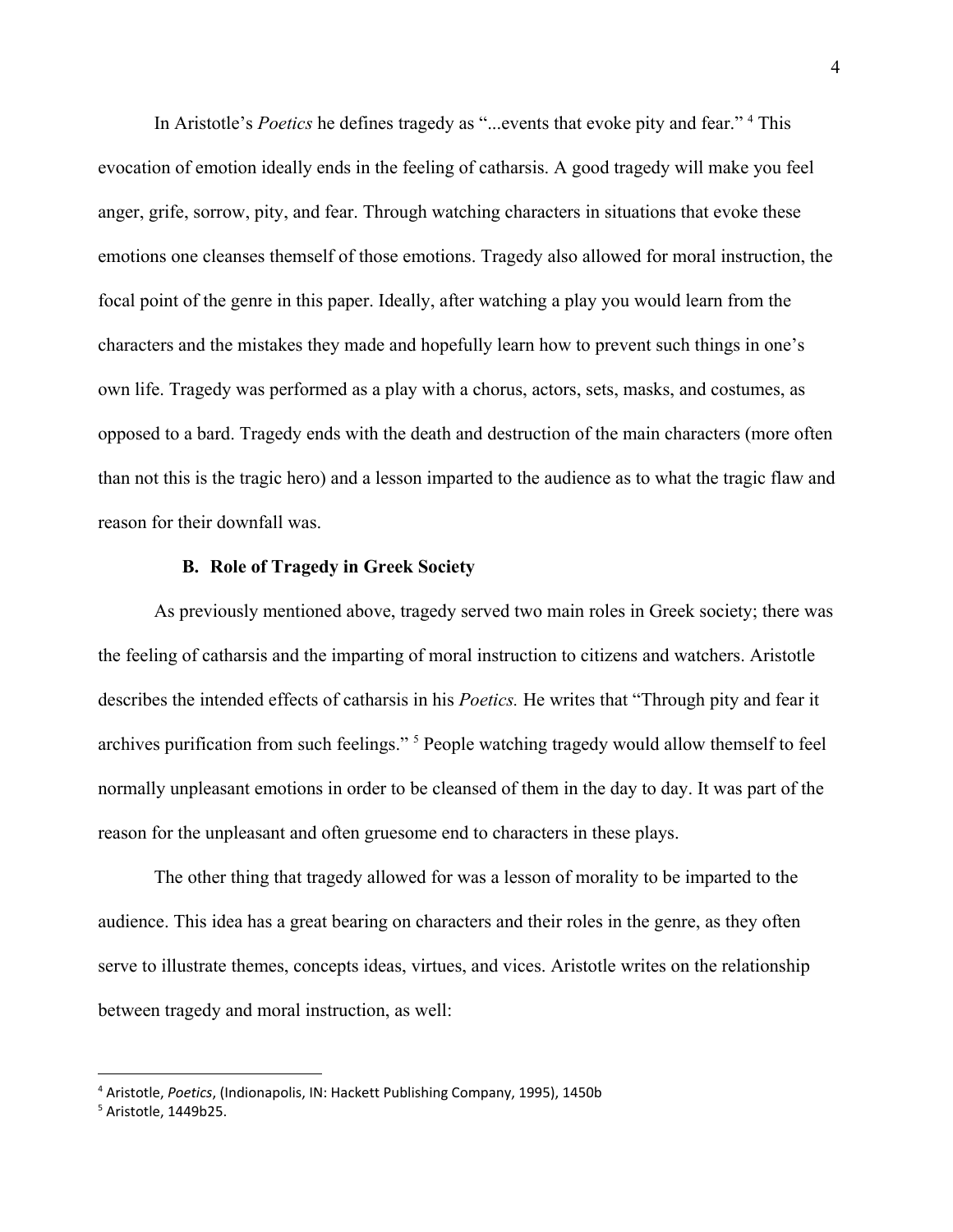For tragedy is an imitation, not of human beings, but of an action and a way of life and happiness and unhappiness. Happiness and unhappiness are found in action and the end we aim at is the type of action, not a quality of character; people's character make them people of a certain sort, but it is their actions in a drama to imitate characters, but rather include the characters in order to imitate the actions. And so it is the actions and hence the story that are the end of a tragedy.<sup>6</sup>

Aristotle is clear about how audiences watching tragedy were meant to interpret the characters they saw on stage. Characters were secondary to the actions that happened to them in tragic works and the lessons that were taught were about the mistakes they made, not the character themself. Arlene Allen and Ian Storey write about this as well in the book *A Guide to Ancient Greek Drama*, where they comment further on the role of a character in the play. Storey and Allen write that "...characters are good but imperfect persons who create pity and fear in the spectators not because of the sort of person they are, but because of the mistakes they make..." <sup>7</sup> as well as the fact that "...characters are more important for what they represent and how they act than for their uniqueness as individual personalities." <sup>8</sup> Storey and Allen's assessment alongside Aristotle's *Poetics* and his observations about the genre as a whole show that the success of a Greek tragedy hinged less on the evolution of a character or the person themself and was far more focused on what happened to them through the plot of the story. Characters represented vices and virtues alike. This allowed for audiences to see the tragic flaw of the characters easily and in turn be able to use this information to pinpoint precisely what choices led to the inevitable downfall of the tragic hero.

#### **C. Role of Epic in Greek Society**

<sup>6</sup> Aristotle, 1450a15-23.

<sup>7</sup> Ian Storey and Arlene Allen, *A Guide to Ancient Greek Drama*, (Oxford, UK: Wiley Blackwell, 2015), 84.

<sup>8</sup> Storey and Allen, 85.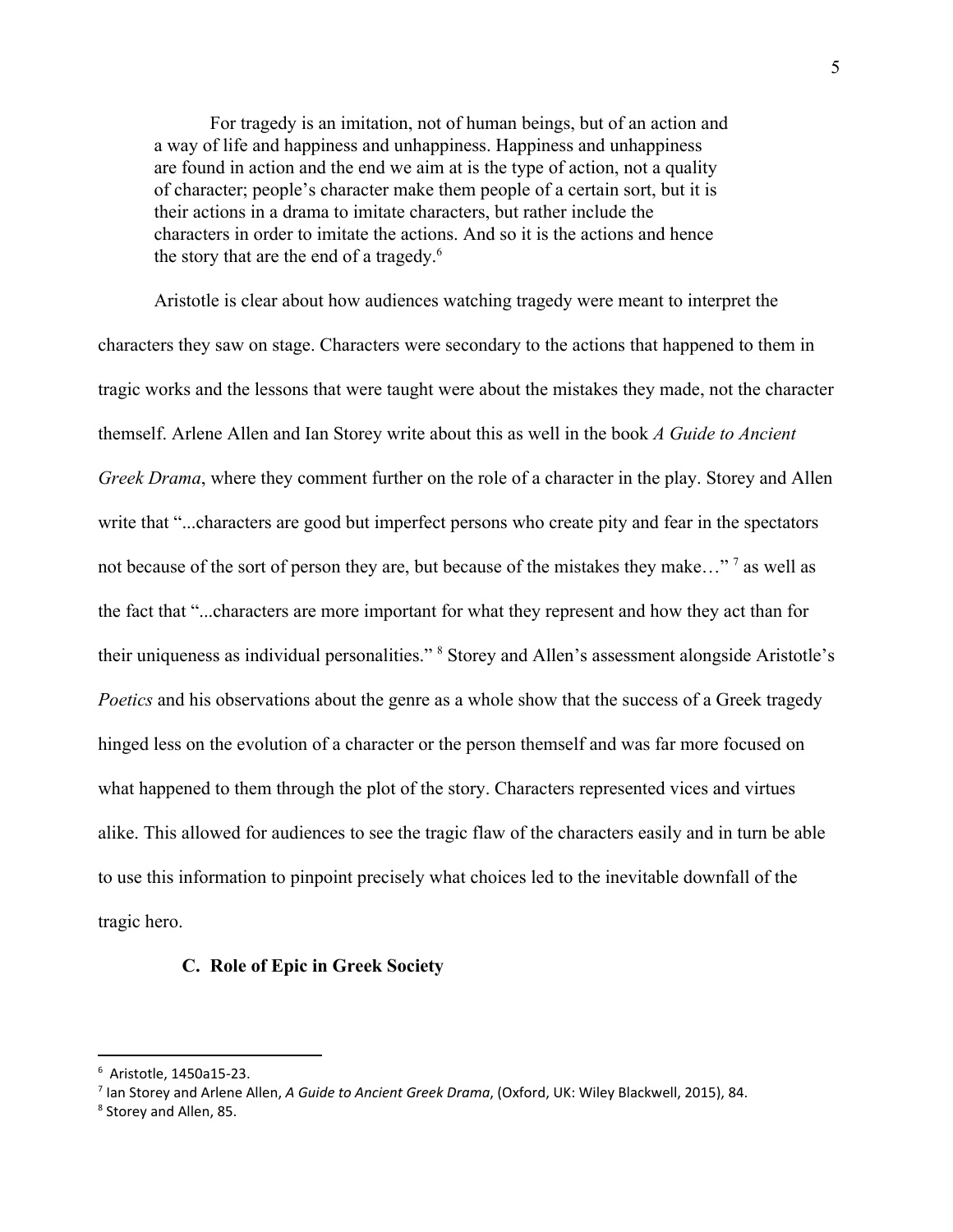Epic served a slightly different purpose in society than tragedy did. Like I discussed in the early sections of this paper, epic was used much more socially than tragedy and was often entertainment for communal and social occasions. None of this precludes the lessons that one can take away from epic, but it was not the central function. Andrew Ford writes that one might "...take Homer and Hesiod at their words when they describe the purpose of poetry as pleasure: it is necessary, however, to understand such pleasure not as aesthetic appreciation but as an experience of what I will call vividness, a sense that the past is somehow present before us." <sup>9</sup> This is certainly true as we start to look at the *Iliad.* Despite questions about authorship and origin, morality and a lesson are clearly not the focal point of Homer's epic and one can see what Ford refers to as vividness evident in Homer's descriptions of both battles and camplife alike.

However it should not be overlooked that many scholars view Homer's poetry as almost subversive as well and see social commentary in his work as well. G.K Zanker and Caroline Alexander write on Homer's language and the way he uses it as well as his distinct anti-war sentiments through the epic. Zanker argues in his book, *The Heart of Achilles,* that Homer offers readers of his work not only a horrifying description of war but also pogninet and evident social commentary on the honor based culture that he lived in. <sup>10</sup> Similarly, Alexander writes that Homer "...used conventional epic events and heroes to challenge the heroic view of war..." <sup>11</sup>Much like the someone like Charles Dickens, who wrote for the entertainment of his readers but wove in biting social commentary on poverty, class, and industrialization, the dual intent of Homer's poems add to our understanding of characters like Achilles and how he relates to cultural ideas of honor, masculinity, and war. This dual intent behind the text also adds complexity to his character

 $9$  Ford, 49.

<sup>10</sup> G.K Zanker, *The Heart of Achilles,* (Ann Arbor, MI: University of Michigan Press, 1996), 73.

<sup>11</sup> Caroline Alexander, *The War That Killed Achilles*, (London, UK: Faber, 2011), 14.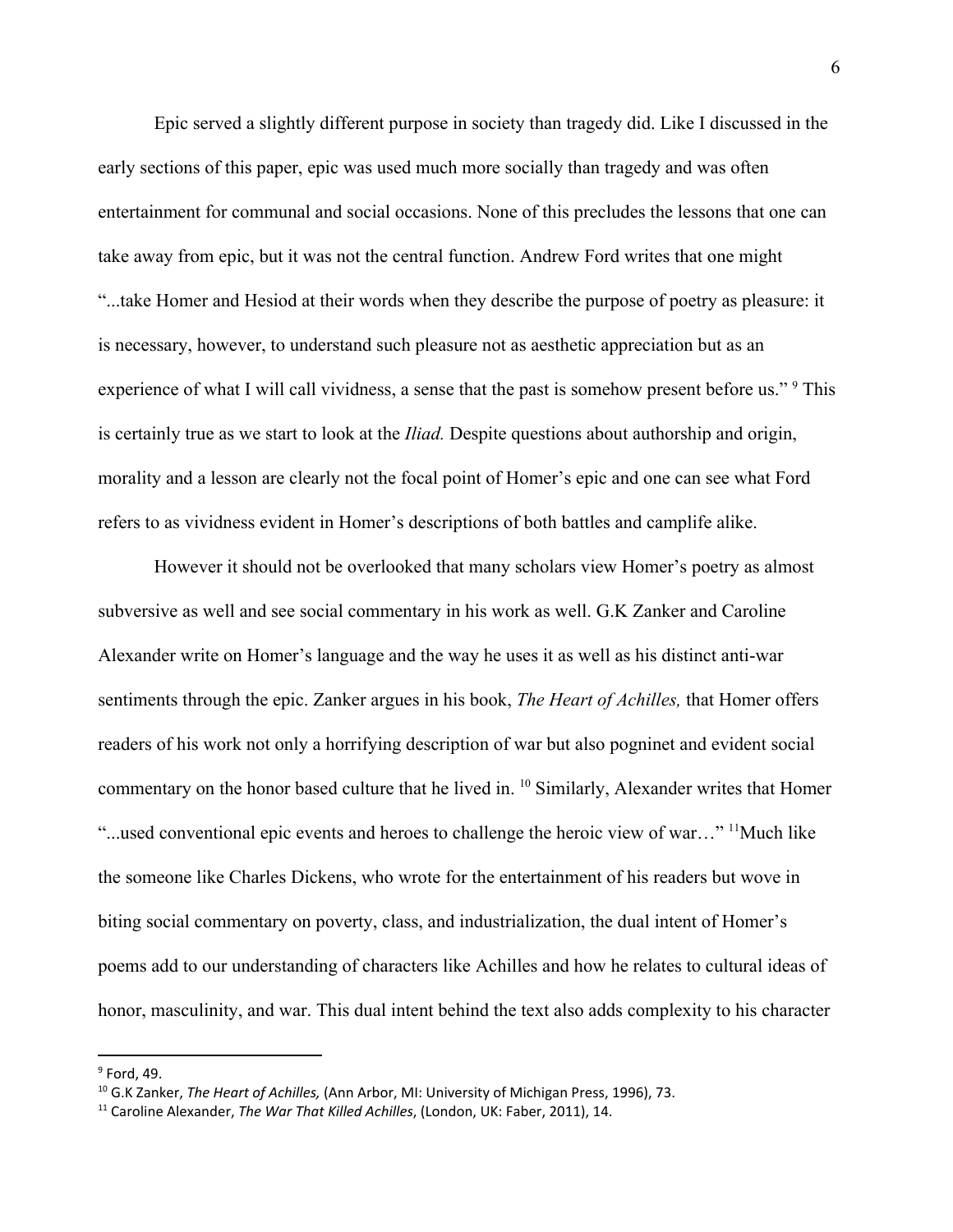and motivations that someone like Antigone or Oedipus, characters of tragedy, lack because of the singular desire of the text to educate and teach.

The multifaceted Achilles serves through Homer's *Iliad* as much more than a simple representation of values, virtues, or vices. He is far too complex. The hardships that Achilles faces are a mixture of personality drive, plot based, and situational. Unlike the characters of tragedy, where we find usually only a single fatal flaw and situational elements that drive them to ruin. If one solely looked at Achilles as a representation of vices and flaws, one would struggle with the positive choices he makes towards the end and the hopeful resolution he attained. If one were to argue he was a representation solely of virtues, you would look at his slaughter of men and children alike in the second part of the poem and question the virtues of said society.

Epic, and the *Iliad* specifically, entertained but also shed light on the nature of humanity in a way that tragedy did not. While tragedy has complicated moral and ethical problems, evidenced in Antigone and Iphigenia, it is clear to see where and why characters went wrong, as opposed to the *Iliad,* which presents a much more nuanced view of the human condition.

This also perfectly illustrates the difference in intent between the two genres; tragedy was meant to teach a clear and defined lesson, epic might have included social commentary but it was far more about the characters, emotions, and relationships than the events. Andrew Ford writes about the differences of intent as well. Ford writes that:

Homer certainly became the moral educator of the Greeks, but that is an entirely separate issue from whether Homer himself saw his poetry as instructive...If we are compelled to allow that any poetry, whatever its claims for itself, can not fail to teach us something, the truest and most profound teaching that epic poetry may have done in its time would appear to have been the very indirect and unconscious persuasion of its audiences to enjoy and admire a directly presented and unreplicated image of heroic life.<sup>12</sup>

<sup>7</sup>

<sup>12</sup> Ford, 51-52.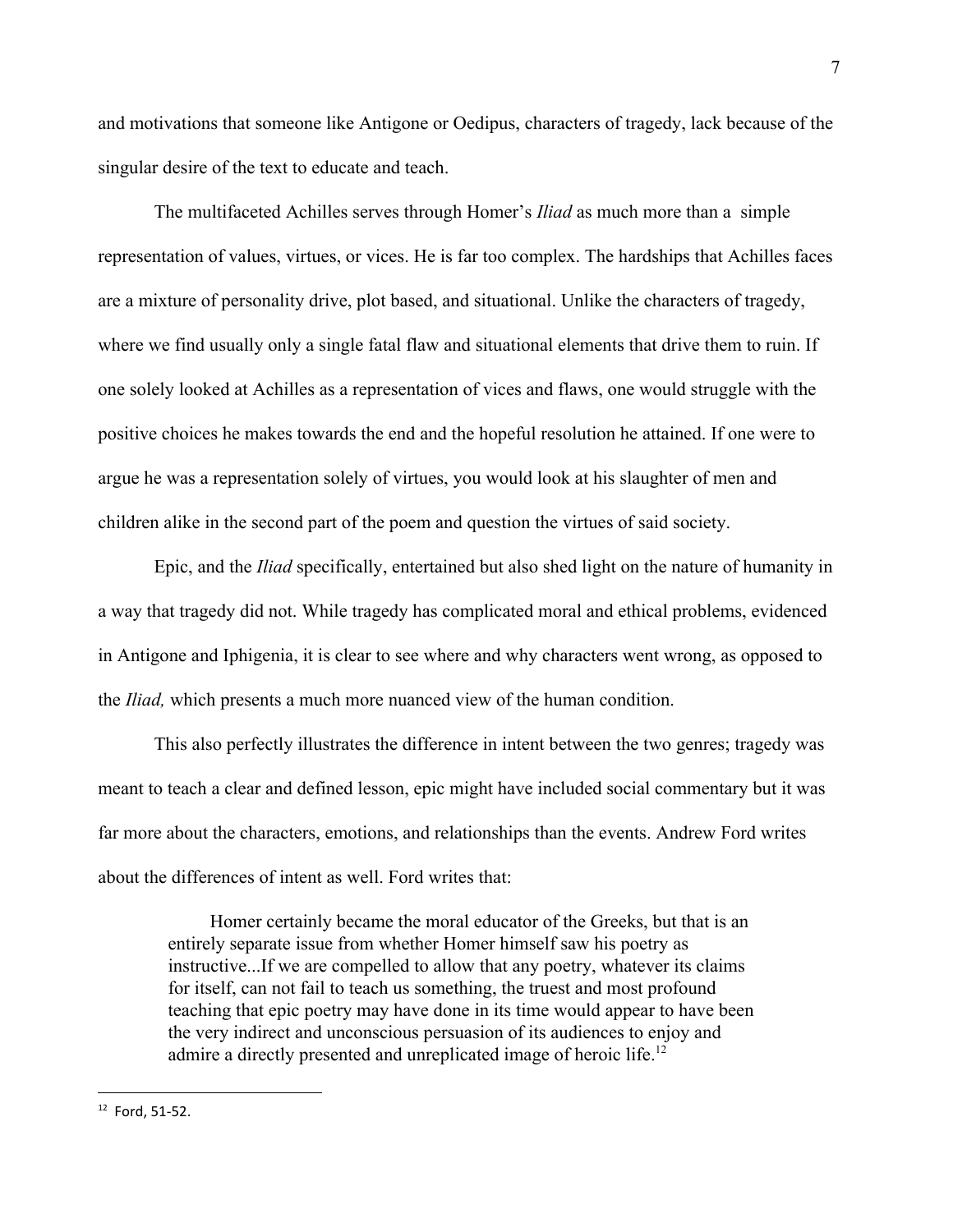While people can and did learn from the *Iliad,* Homer's characters serve as more than moral extremes, like Antigone and Creon, or a representation of vices, as someone like Oedipus or Agamemnon. Homer's characters are not meant to be representations of ideas, rather they are meant to reflect human beings as they are. Tragic heros serve to reinforce what society deems virtues and denounce what society deems flaws and vices. The *Iliad* is a condemnation of people and society as they were and a refutation of the value system, rather than a reinforcement of it.

#### **D. Characters Roles in Tragedy and Epic**

Much like these different genres filled specific roles in Greek society, characters in their respective works operated with various roles as well. Antigone and Agamemnon, the main characters in their respective works do not exist to grow and change and develop the way Achilles does. While some critics have argued that character development is a modern notion and can not be applied to ancient texts, through this section I will not only show the difference in the specific characters roles in their stories but also explore the critical reception to these characters.

At the start of the play, Antigone is disgusted by King Creon's refusal to bury her brother as well as her sister's refusal to aid her in an act of civil disobedience by granting her brother, Polynices, proper funeral rites. Charles Segal asserts that Antigone's character makes a "...unqualified declaration for absolute values..."<sup>13</sup> and it is this adherence to her absolute values, her polarizing thinking, and obsession with principles that causes Antigone's downfall in the play. Antigone does not change and develop. Her role is to convey in what ways an obsession with principles hurts oneself. She operates as a representation of what happens when an unhealthy adherence to ideals is followed above all else.

<sup>13</sup> Charles Segal, *Sophocles' Praise of Man and the Conflicts of the "Antigone",* (Boston, MA: Arion: A Journal of Humanities and the Classics, 1964), 140.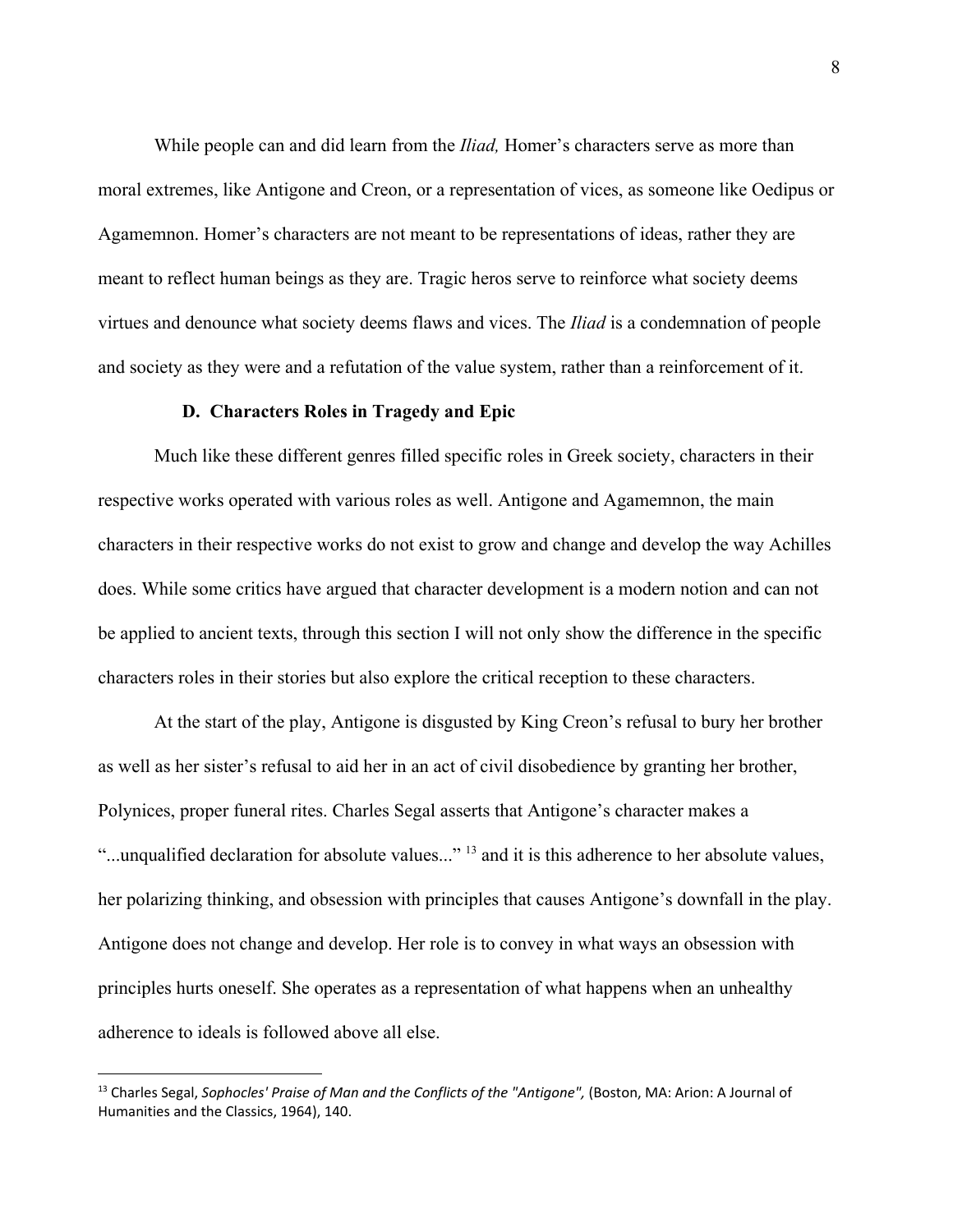Agamemnon operates similarly in *Iphigenia at Aulis*. Faced with the choice of ritually sacrificing his daughter and sailing to Troy or allowing his daughter to live and giving up the expedition, he weighs the morality of killing his daughter against the danger and disgrace he would face if he backed out in front of the entirety of the Greek forces. Agamemnon says that leaders, like himself "...use pride to guide our lives..." <sup>14</sup> Agamemnon doesn't want to risk humiliation in the eyes of the Greek army and places his reputation among his men above all else, namely his daughter's life. This fixation on honor mirrors Antigone's fixation on piety and much like Antigone, this elevation of his principles above the life of his daughter and wellbeing of his family causes the downfall of his character.

Part of what makes Achilles different from both tragic characters is the fact that the Achilles of Homer's *Iliad* exists in the world of epic, rendering him a different role in the story than the characters mentioned above. Achilles acts how humans truly act and changes in a way recognizable to people, even today. Marta Gonzalez writes that Achilles interests schoolers because of what he tells us about the "...human condition..." <sup>15</sup> He is complicated in a way that neither tragic characters are because of his mixed motivations and evolution through the text. Gonzalez writes that the actions of complicated characters, like Achilles are so interesting because they are "...are inspired by emotions like ours; fear, anger, desire, hatred, shame, and compassion."  $16$  Human beings are not driven solely by singular factors, like Antigone or Agamemnon. Human beings are complex with conflicting feelings and emotional responses and it is this reflection of

<sup>14</sup> Euripides, *Iphigenia at Aulis*, (Indianapolis, IN: Hackett Publishing, 2011), 449.

<sup>15</sup> Marta González, *Achilles,* (New York, NY: Routledge, 2018), 11.

<sup>&</sup>lt;sup>16</sup> González, 30.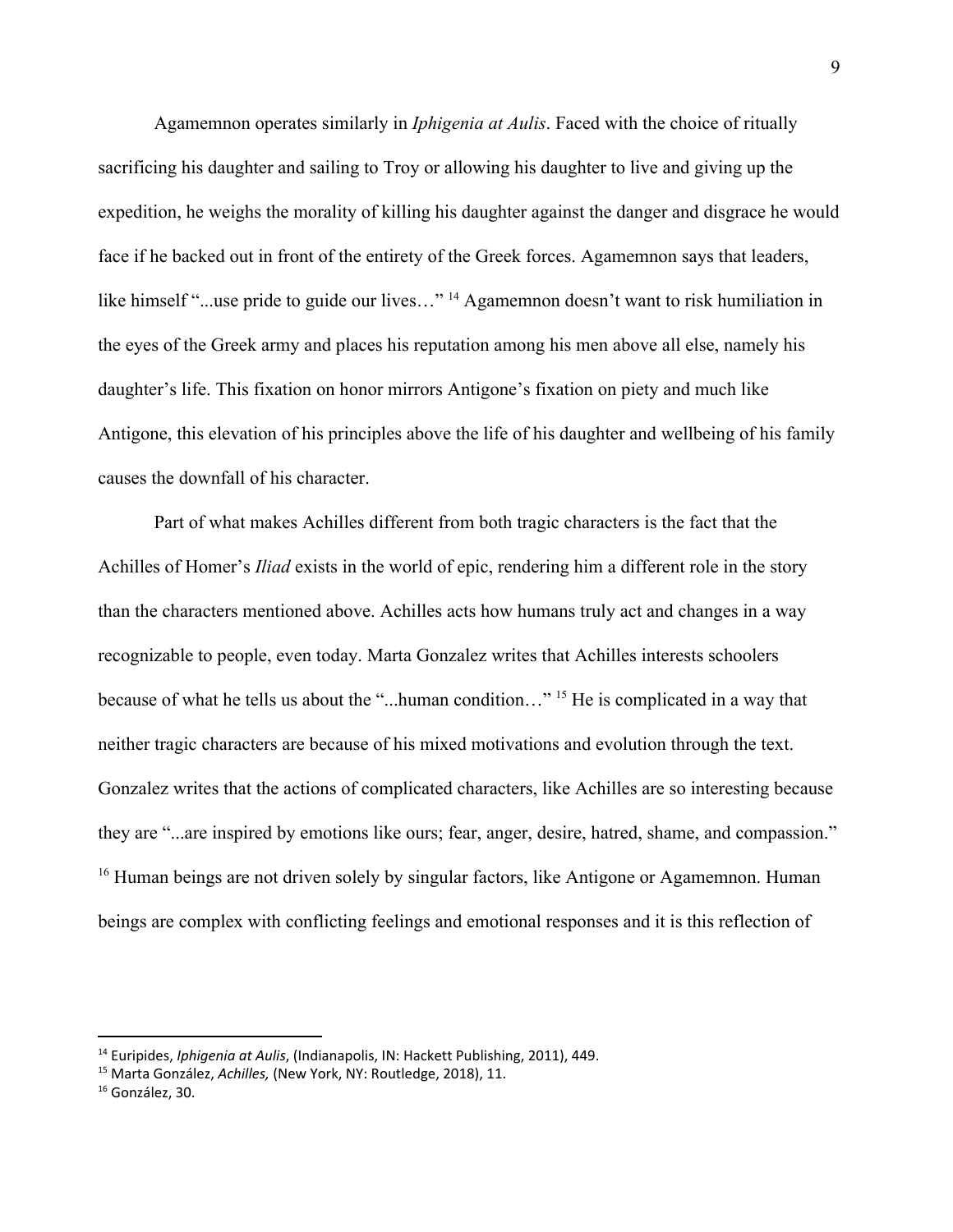humanity that distinguishes Achilles from the solely goal priven Antigone or the unrealistically ambitious Agamemnon.

## **E. Criticism of Achilles' Development**

The *Iliad*, with the exception of a few books and scenes, follows Achilles' perspective for most of the duration of the story. Some critics (one of the most notable that I have looked at being Gregory Nagy) argue that the notion of character development does not apply to Achilles and that the idea is a modern one, not applicable to ancient texts.

Nagy writes that Achilles has a "...monolithic personality..."<sup>17</sup> and lacks the depth that other epic heroes have for this very reason. While I have drawn much inspiration from and used many aspects of Nagy's work in this paper, I disagree with the conclusions he reaches here and the assertion that he makes. I think there is a marked difference between Achilles at the start and then the finish of the epic and readers can see exactly where and why Achilles changes. I would go further and argue that these changes are not just due to things that happen in the story, like Aristotle argues is the case with tragedy, but also because of his own actions and what he learns from them.

Gregory Nagy's argument centers mainly around Achilles' reaction to events with anger and rage. The issue that I find with Nagy's conclusions are the fact that he bases his claims on the fact that Achilles has a singular reaction, anger, and the fact that this often lines up with his singular skill, his military prowess. However, I think the information that Nagy does not take into account the difference between the reasons for Achilles' anger and the way he expresses this anger,

<sup>&</sup>lt;sup>17</sup> Gregory Nagy, 47.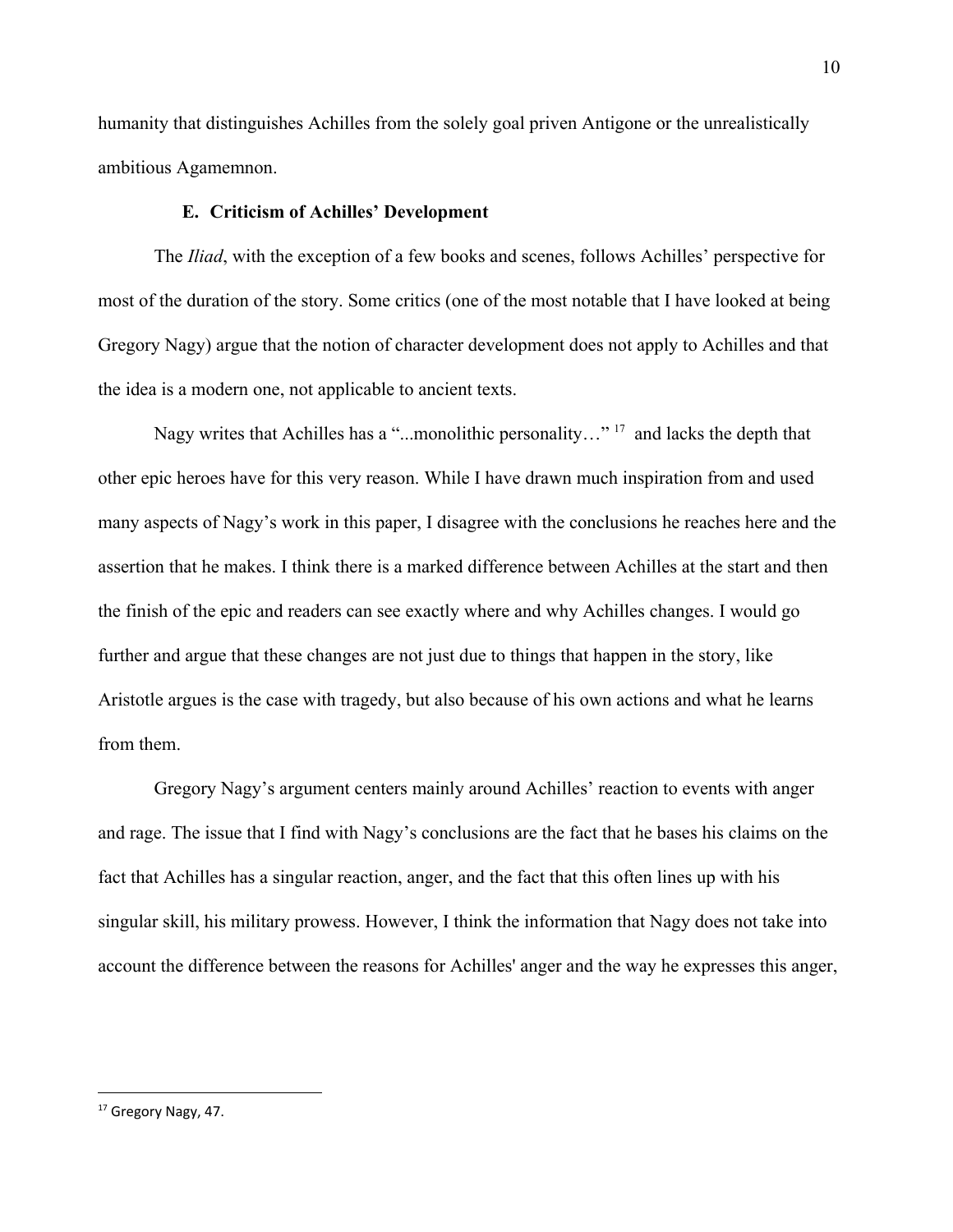which is incredibly different from the start of the story to the end; this shows his changes and, what I would argue, is his development as a character as well.

During the opening book of the *Iliad,* Achilles is humiliated by Agamamnon, who takes his war prize, his favorite concubine by the name of Briseis. He is enraged by this slight and asks his mother to assure victory for the Trojans after refusing to aid the Greek army anymore, even threatening to return home. His anger here results in a passive action, far different from his rage at Hector after the death of his longtime friend, Patroclus.

After Patroclus' death, Achilles feels something that he did not express at all during the initial books of the *Iliad* and that is guilt. He tells his mother that he is to blame for what happened claiming that "I loved him/And I killed him."  $18$  As well as berating himself for being "...a dead weight on the earth..." <sup>19</sup> Achilles is angry after Patroclus' death, this is evident, but as the recipient of his anger changes from Agamemnon to himself, readers see an evident difference in the way this rage manifests. He is much more violent, slaughtering Trojan soldiers and children alike with, what G.K Zanker calls, a "...horrifying impartiality..." <sup>20</sup> Not only is the rage here magnified but his actions are active, rather than his initial passive response. Both reactions are anger and result in death and destruction, Nagy is right, but what he overlooks in his analysis is the distinctly human differentiation between the situations and Achilles' reasoning, which is anything but monolithic.

While I can certainly concede that Homer might not have understood character development as a modern reader and novelist do, one can look at Achilles at the end of the *Iliad* and recognize that this is a changed character from the man readers see at the start of the story.

<sup>18</sup> Homer, *Iliad*, (Indionapolis, IN: Hackett Publishing, 1997), 18. 85-86.

<sup>&</sup>lt;sup>19</sup> Homer, 18.109.

<sup>&</sup>lt;sup>20</sup> G.K Zanker, 104.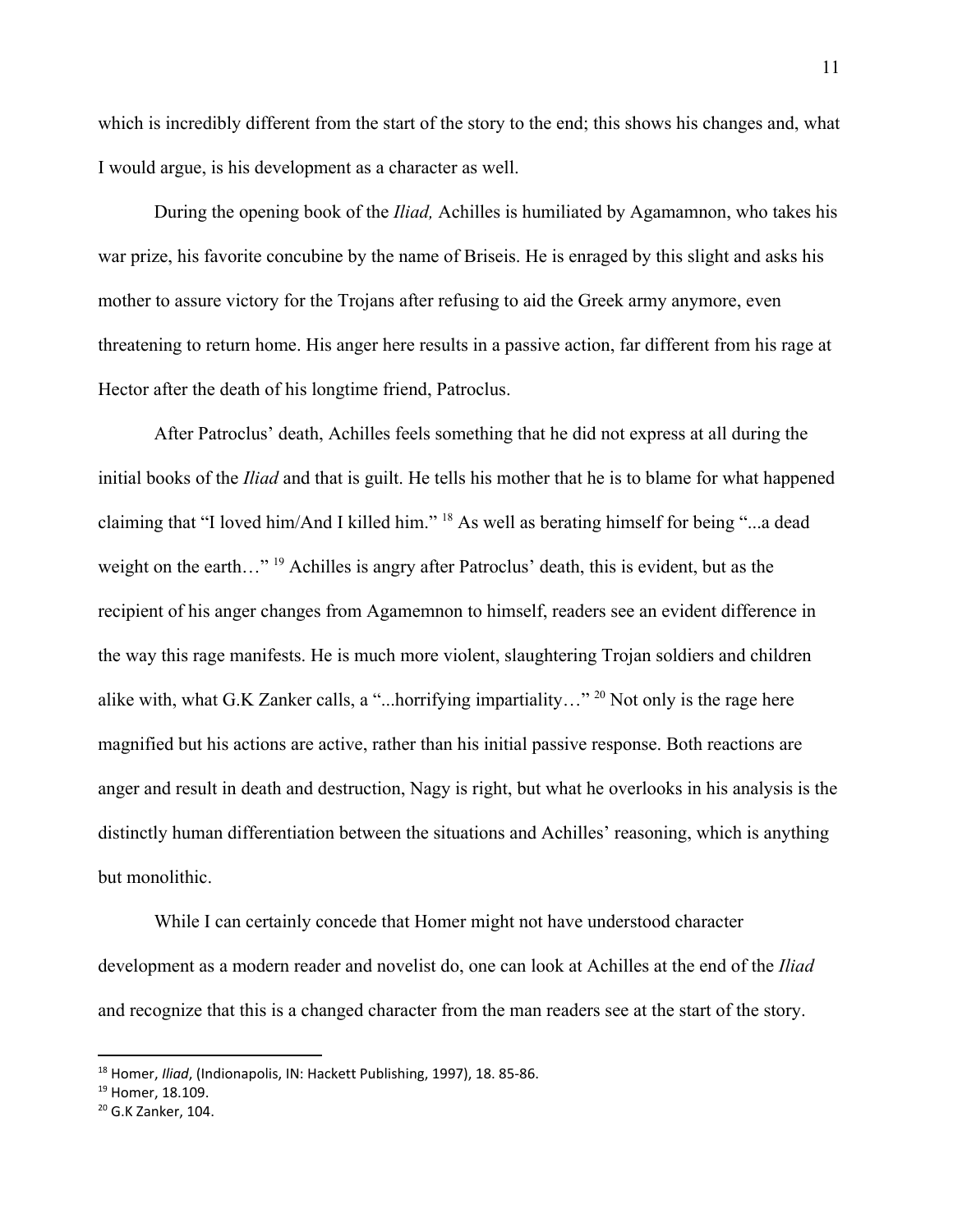While Agamemnon and Antigone might be changed, they are not changed because of something that happens internally, they are changed because of the events that happen to them. Achilles is changed because of the way he reacts to those events.

# **III. Principles**

The initial claim that I made was that principles are what leads to the downfall of characters in tragedy. One sees this exemplified expressly in both plays I have chosen to analyze. Antigone's prioritization of her piety and ethics is obvious to most scholars who analyze the play. Helen Foley describes it as an "...unflagging, even obsessive, devotion to principles..." <sup>21</sup> and Charles Segal writes that Antigone "...rejects life with it's compromises for the absolute of death."  $22$  This proves to be true, as one looks at Antigone's language around her choice to bury Polynices. Antigone's defiance might initially seem to be the product of filial concern,but a closer examination of her speeches yield where her true loyalties lie and show that while love for her brother might play a role, she is primarily driven by principles, rather than emotion or even an intimate relationship with her brother.

Antigone constantly, throughout the play makes constant references to her "...noble death..."<sup>23</sup> and calls her burial Polynices a "...crime of reverence..."<sup>24</sup> Antigone's repeated choice of words highlights her nobility and respect as opposed to any emotion she has regarding her crime. We can also see this when her sister, Ismene tries to share the blame for the deed with her, despite refusing to actually help her. Antigone shuns Isemene's desire to share the blame for Polynices' burial, despite not actually assisting. She is quick to correct her, not out of love for her

<sup>21</sup> Helene Foley, *Antigone as Moral Agent*, (Oxford, UK: Clarendon Press, 1996), 65.

 $22$  Segal, 139.

<sup>23</sup> Sophocles, *Antigone,* (Indionapiolic, IN: Hackett Publishing, 2004), 73.

<sup>&</sup>lt;sup>24</sup> Sophocles, 74.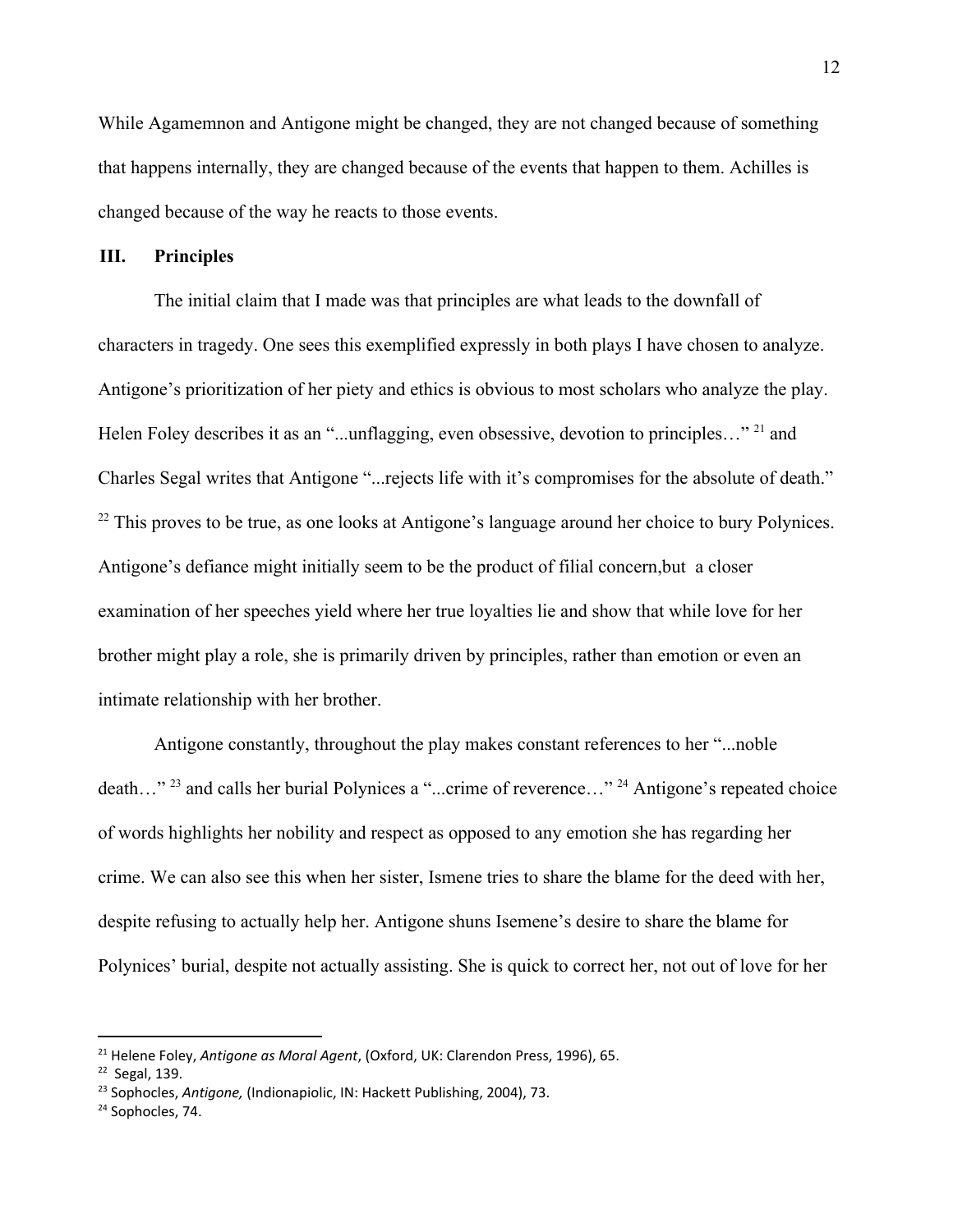sister but out of disgust for Isemene's earlier cowardice, which enrages Antigone. During this scene, she taunts her sister and tells her to "...show your colors..."<sup>25</sup> then asks her "...Are you true to your birth? Or a coward?" <sup>26</sup> She concludes by arguing that Creon "...has no right to keep me from mine own."  $27$  Interestingly enough, through the entire first speech she makes to her sister, Antigone makes no appeal to her sister's emotions. There is no mention of the relationship the two girls hold or even of her brother. Any mention of Polynices is to speak of the duty that she owes him or the wrong that Creon committed. Antigone's arguments never turn to the connection that she shared with him. An emotional appeal would have had a better chance of actually convincing her sister, given that Ismene is clearly the more emotionally driven of the two sisters. Instead of this though, Antigone attempts to convince Ismene with an appeal to the same unwavering sense of right and wrong that Antigone herself holds. This proves that, while she might love her brother, love has little to do with why she buries the body to begin with and even less to do with why she wants Ismene to help her.

Even given this information, one might still argue that Antigone buries her brother out of a sense of love, however this does not seem to be the case. Due to the fact that Antigone believes what Creon did "...wasn't justice..." <sup>28</sup> she is intent on dying a martyr for her ideals. Through her conversation with Creon this becomes evident as she explicitly states that "...if I die young, all the better..." <sup>29</sup> Antigone also repeatedly romanticizes the fact that she knows she will die, as a result of her crime and is evidently eager and willing to do so.

<sup>28</sup> Sophocles, 451.

<sup>&</sup>lt;sup>25</sup> Sophocles, 36.

<sup>&</sup>lt;sup>26</sup> Sophocles, 38.

<sup>27</sup> Sophocles, 48.

<sup>&</sup>lt;sup>29</sup> Sophocles, 466.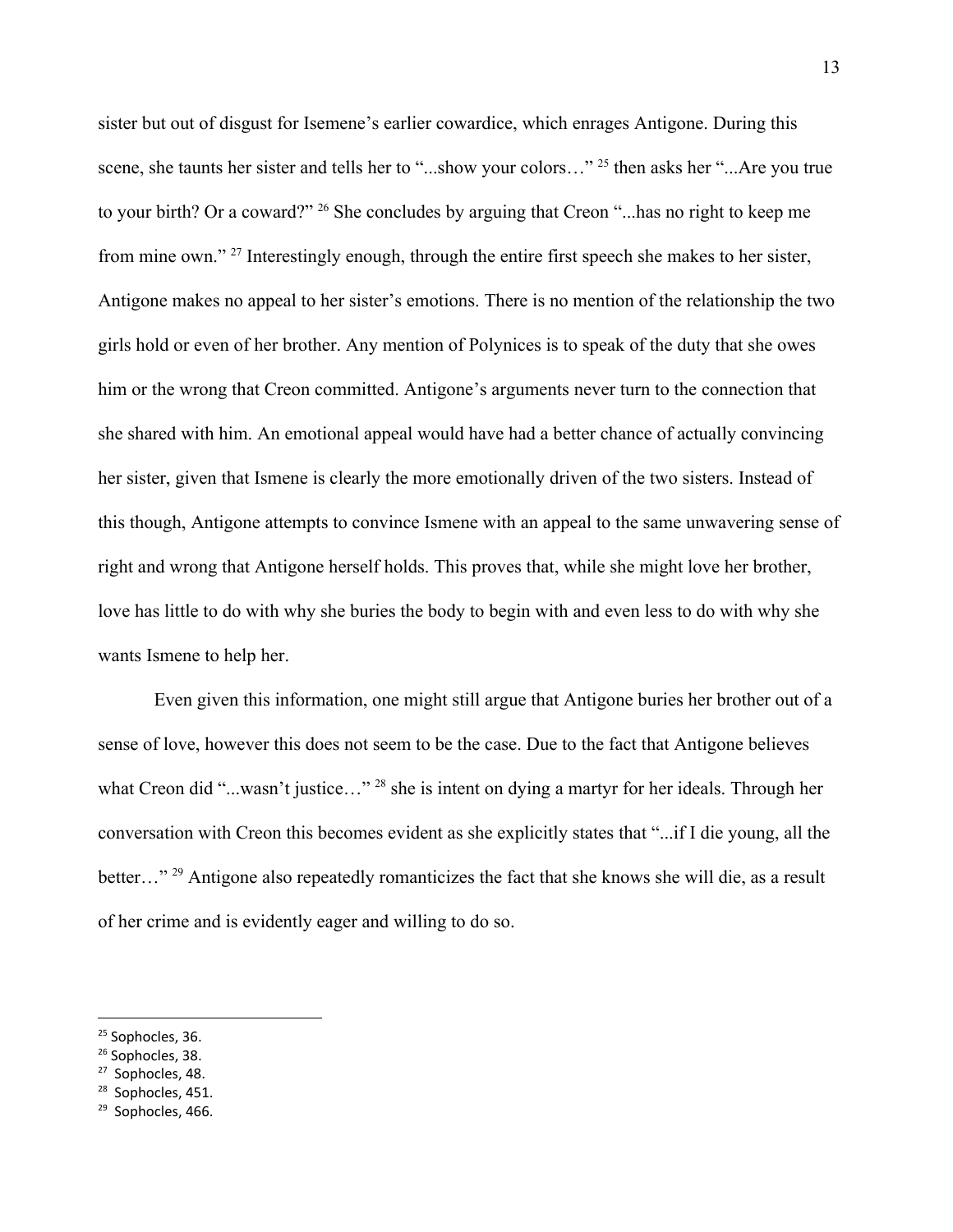However, perhaps the most telling facet of this is the fact that Antigone learns nothing from her experience. Unlike Achilles who clearly feels guilt for his part in Patroclus' demise, Antigone feels nothing of the sort for her scorn of her sister. Instead, despite being told she "...knows not when to yield..."  $30$  and that she "...chose anger and anger destroyed you."  $31$  Antigone, before taking her own life, does not respond not with regret or an admission that she perhaps did go too far, she does not speak to her frayed relationship with her sister or wish her fiance goodbye, instead, Antigone proclaims that "I hope they suffer every bit as I do now."  $32$  This hateful declaration proves that Antigone not only feels no remorse but that she actively wishes harm on people who, Antigone feels, did not abide by her principles. For instance, Ismene refused to bury the body but attempted to help save her from Creon's anger and take the blame with her. Yet, Ismene, because she did not live up to Antigone's idea of what loyalty should be, is included among the people she wishes would suffer.

Euripides' Agamemnon from *Iphigenia at Aulis* has a similar conflict between principle and emotional attachments. Agamemnon, at the start of the play, is devastated about having to choose between his daughter's life and a successful voyage to Trojan shores. However, Agamemnon, like Antigone, ultimately operates driven by his principles as well. The choice to sacrifice his daughter is made for a few reasons, all driven by ideals and the promise of Agamemnon's goals being fulfilled. Much like Homer's Agamemnon, Euripides chooses to use pride and honor as the principles that drive his tragic hero. Agamemnon's pride has been called into question by not only his wife, but also his own brother who argues:

> Have you forgotten when you were on fire to be leader of the Danaan forces against Troy— you pretended not to care but

<sup>&</sup>lt;sup>30</sup> Sophocles, 471-72.

 $31$  Sophocles, 953-75.

<sup>&</sup>lt;sup>32</sup> Sophocles, 928.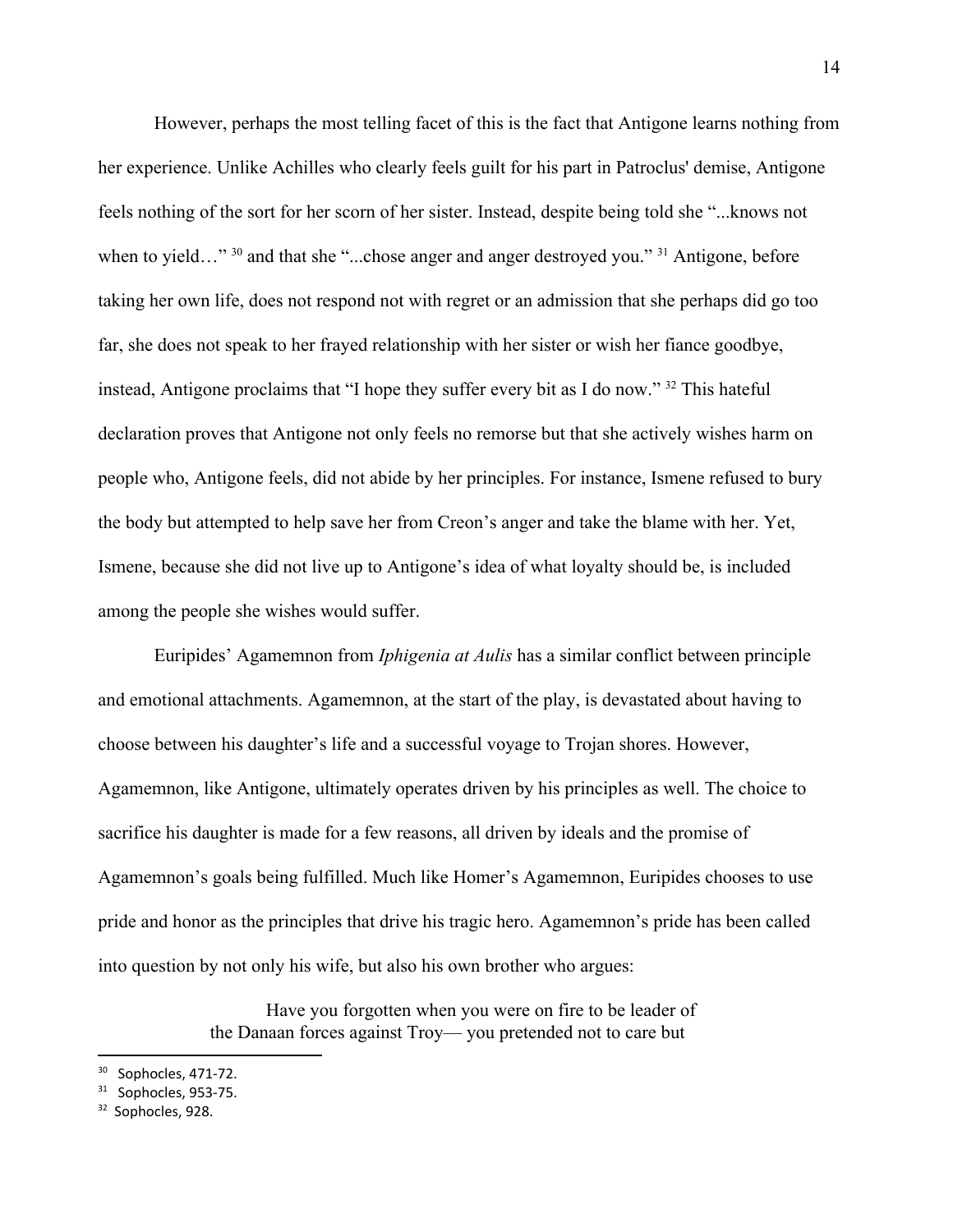you wanted it, all right— how humble you were, shaking hands with everybody, keeping your doors open to whoever wanted to come in, and giving ear to all even if they had nothing to say? That was how you tried to bribe your way into office. Then when you had reached your goal, you changed; you were not much of a friend to your old friends, but unavailable, aloof behind your bolted doors. A man— unless he's a villain—should not change his ways when he succeeds <sup>33</sup>

Menelaus, here, points out Agamemnon's desire for power and how his position took residence over the relationship that the two brothers also once had prior to the start of the play. While one might accuse Menelaus of lying, as his brother does, one should keep in mind while reading that Agamemnon lies constantly and probably throughout the play, to his daughter, Achilles, his brother, and his wife. Menelaus is angry and impulsive to a fault in the play, but not a liar. Agamemnon also say nothing to deny his brother's accusations, showing us that ambition is a major factor in the choices that he makes throughout the play.

Agamemnon also cites his fear of looking like a coward in front of the "...whole assembled forces of the Greek army..." <sup>34</sup> as a reason he chooses to take his daughter's life. Agamemnon's relenting to the pressure of his army is the ultimate display of placing the socially accepted principle of honor above that of a relationship that he has with his daughter. Agamemnon's fear of his army can be attributed to the principle of honor, it can also be attributed to the idea that he desires to "...control my own affairs." <sup>35</sup>. This idea related back to the principles that Agamemnon expresses when he speaks about being pressured by the Greek army.

Prior to his final choice being made, we can still see Agamemnon continually place his daughter's life second. Agamemnon tells his brother that "...nights and days will wear me away in

<sup>33</sup> Euripides, 337-47.

<sup>&</sup>lt;sup>34</sup> Euripides, 514.

<sup>&</sup>lt;sup>35</sup> Euripides, 402.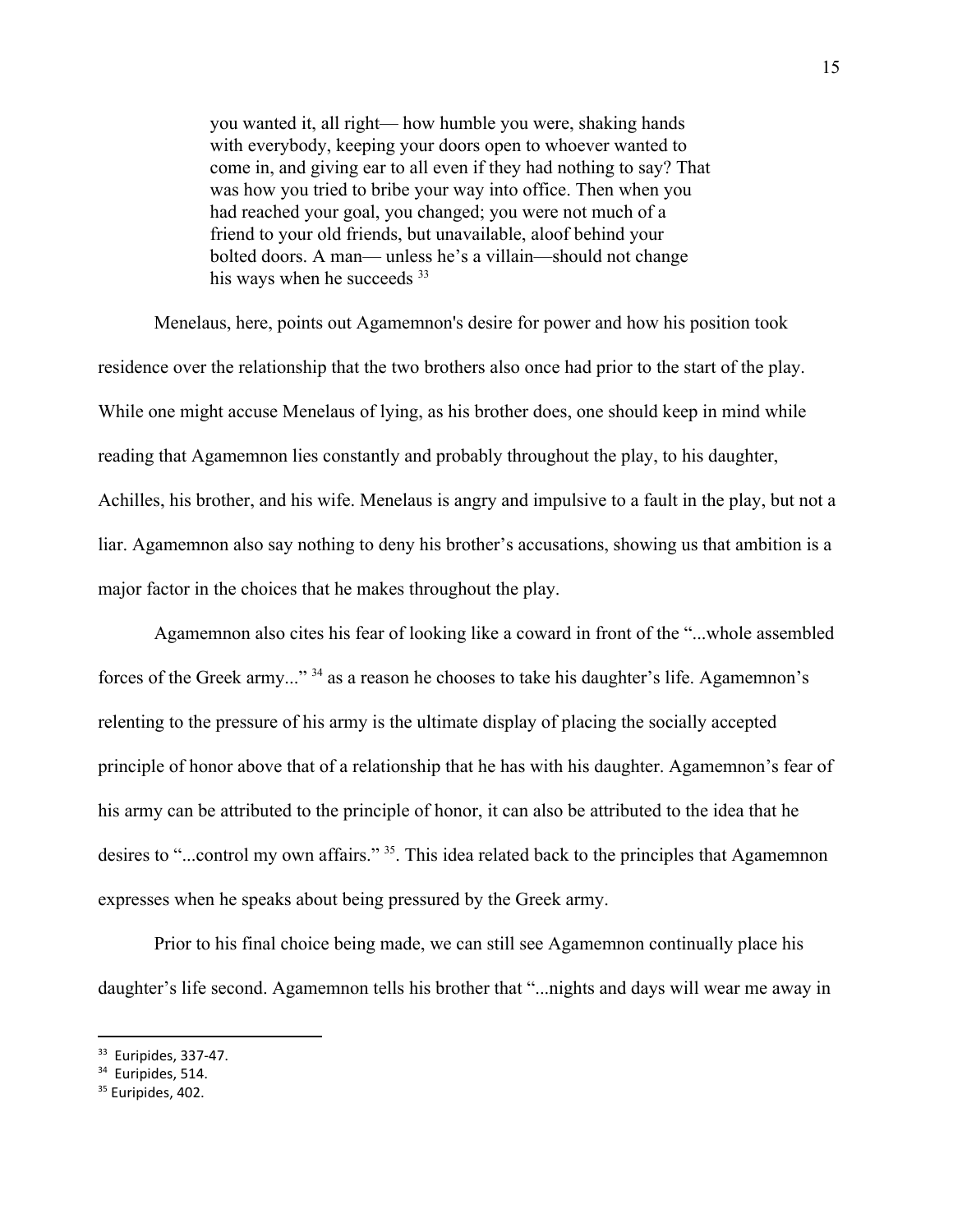tears for acting against custom and right toward the children I fathered." <sup>36</sup> Much like Antigone's lack of emotion when asking her sister for help, Agamemnon does not evoke a love of his daughter or the connection that he feels to her. Instead, Agamemnon evokes the principles and societal expectations of the time, that he would be acting against custom. It is this rationale coupled with Menealus' accusation of Agamemnon's ambition  $37$  that lead readers to the conclusion that, while Agamemnon clearly cares for his daughter and is distressed about the situation (unlike Aeschylus' much more cynical account in his *Oresteia)* ultimately, there is little Agamemnon puts above the principle of honor, including his daughter's life because even as Menealus changes his mind, and is ready to disban the army and leave Aulis, Agamemnon still decided to "...carry out the bloody murder of my daughter." 38

Now looking at Achilles in Homer's *Iliad,* one might argue that he too acts from a principled place and that his devotion to honor is what causes the events of the *Iliad* to transpire, however looking closer, one can see that that time Achilles acts from a principled place, times when personal motivators are secondary to him, end in personal disaster.

However, contrary to popular belief, Achilles' initial refusal to fight is not an example of this. Of course his wounded pride plays a role, he states this explicitly, but more than a broad concept of honor, Achilles feels spited by a general that he feels is cowardly and wrong. Achilles accuses Agamemnon of "...bleeding your people dry..."<sup>39</sup> The use of a collective term here proves that Caroline Alexander's assertion that Achilles is speaking words that "...less charismatic men had long thought…" <sup>40</sup> is correct. More than correct though, Alexander's claims prove that

<sup>&</sup>lt;sup>36</sup> Euripides, 400.

<sup>&</sup>lt;sup>37</sup> Euripides, 385.

<sup>&</sup>lt;sup>38</sup> Euripides, 512.

<sup>&</sup>lt;sup>39</sup> Homer, 1.243.

<sup>40</sup> Alexander, 21.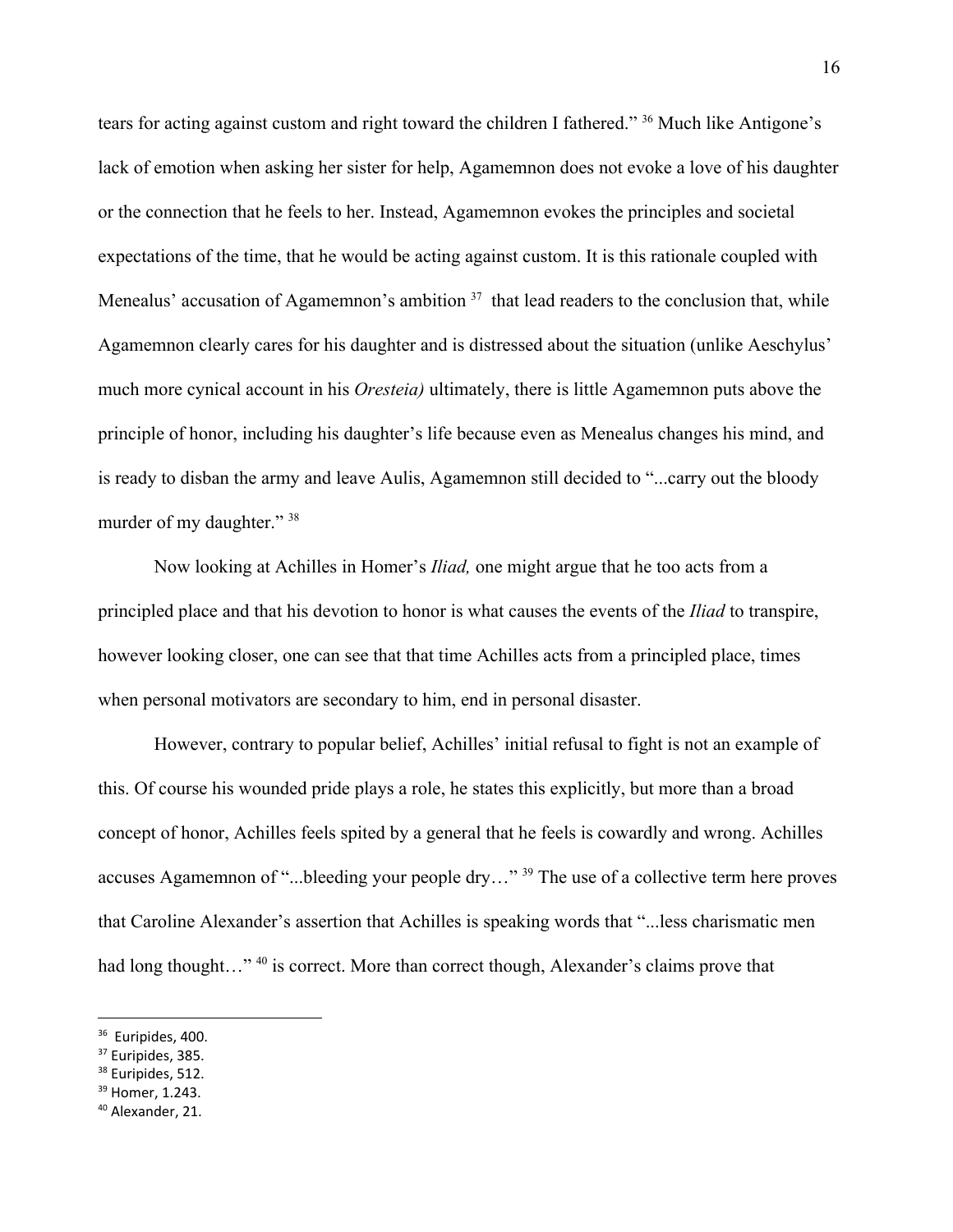Achilles' advocacy for his men and rest of the Achaean army show that he is acting from a personal place of caring about his comrades and peers.

While Achilles' initial standing up to Agamamnon might not be for the sole sake of honor, he is clear when he speaks to his mother that honor is more than a motivating factor, it is his driving one and through this conversation Achilles goes as far to ask her to assure the Trojans' victory until he returns to the fray. Achilles tells his mother that he wants other soldiers to "...Appreciate Agamemnon for what he is/And...what a fool he's been because he did not honor/ The best of all the fighting Acheans." <sup>41</sup>. Achilles here operates from the solely principled place that Antigone and Agamemnon do where honor reigns paramount. The result of these misguided motivations is the death of people close to him as well as a devastating amount of his fellow soldiers. For much like Antigone causes the death of her fiance and mother in law and Agamemnon causes the presumed death of his daughter, Achilles' stubborn and vengeful request to his mother causes the death of hundreds of men and his closest comrade.

Despite these mistakes, it is still Achilles' ability to form and value relationships over principes that set him apart from a tragic character, though. This is evident when one looks at the Embassy to Achilles in contrast with Agamemnon's response to Menelaus' request and Antigone's appeals to Ismene. During Book Nine, Ajax, Odysseus, and Phenix come to ask Achilles to fight. All three men make speeches to Achilles but their arguments all share one thing in common. They appeal to Achilles' sense of justice, not a personal connection. Odysseus, master rhetorician and first to speak tells Achilles to "...Think of yourself. Of the regret you will feel/From harm that will prove irreparable./This is the last chance to save your countrymen." <sup>42</sup>. His tutor, Phoenix tells him

<sup>41</sup> Homer, 1.427-31.

<sup>42</sup> Homer, 9.251-54.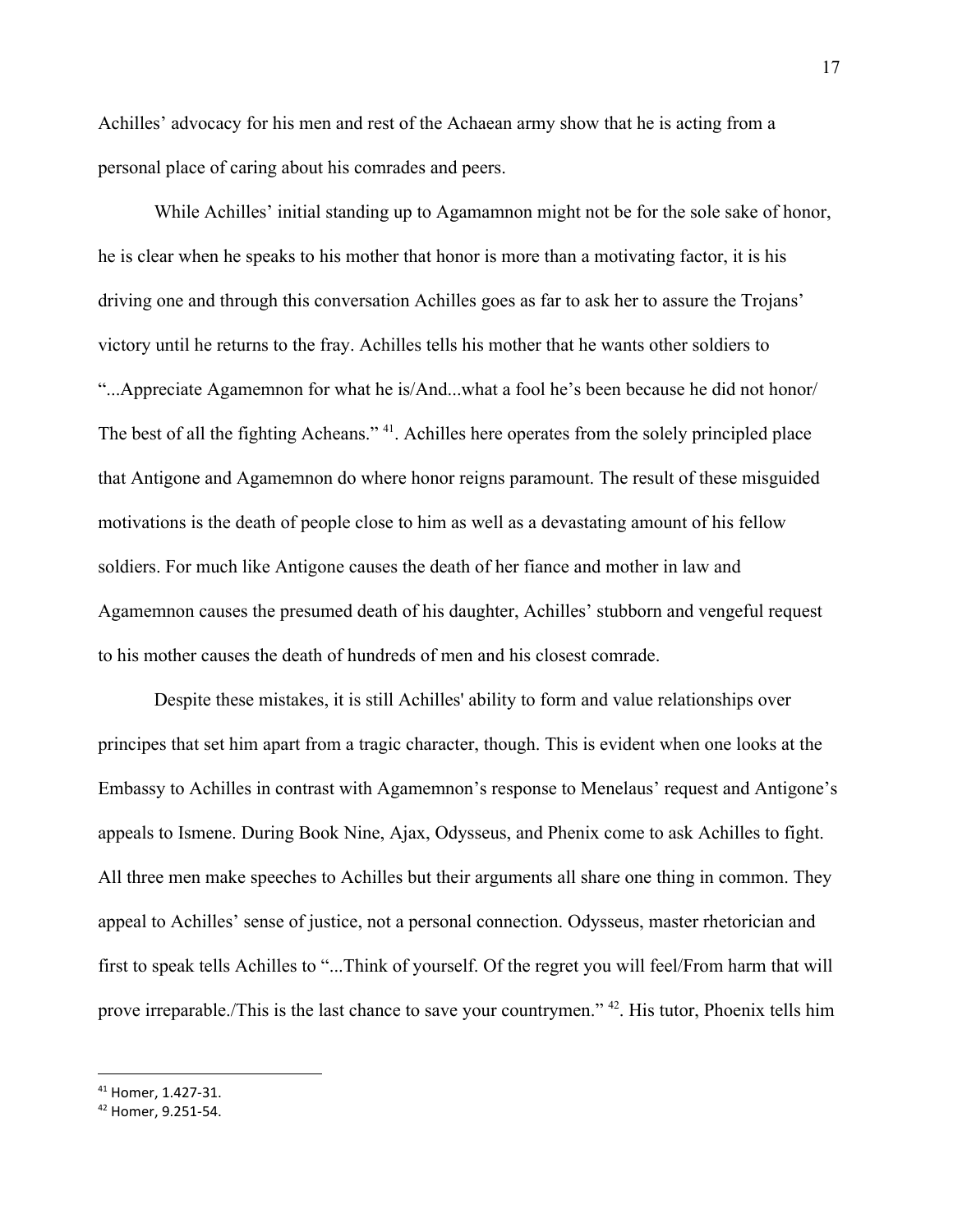"...If a son of Atreus were no offering gifts/And promising more, if he were still raging mad/I would not ask you to shrug off your grudge/And help the Greeks...Don't scorn their words or thair mission here…". He also tells Achilles that if he were to return to battle the Greeks would "...honor you as if you were a god..."  $43$ . All of these appeals made are to either what is the right thing to do or to a value system composed of glory and gifts, which Achilles has already proven by his proclamation to sail home, that he no longer cares about.

Ajax's speech is a little different, as most scholars who read it argue that Ajax makes a personal appeal to friendship <sup>44</sup>. Ajax's appeal do not come from a personal place, they come from the idea that you should be kind to your friends and just to your peers, principles. Ajax argues that Achilles "...has no regard/for the love that his friends honor him with." <sup>45</sup> Ajax's argument here has less to do with his relationship with Achilles than it does with the idea that you should help your friends if you cared about them,  $46$  as he makes no direct pleas relating to his kinship with Achilles.

Interestingly enough, the speaker Achilles is least convinced by, Odysseus, does make reference to a personal relationship with Achilles, one that we know Achilles cares deeply about. Odysseus talks about Achilles' father. This is an appeal that is made to Achilles several times through the *Iliad.* Odysseus reminds him of his father's words before he left for Troy that "...Greeks young and old will honor you..."<sup>47</sup> Patroclus makes a similar speech to Achilles when asking him to fight as well, at first begging him not to be "...vengeful..."  $48$  and berating him; "...they are dying out there…You and your damned honor! What good will it do for future

- <sup>45</sup> Homer, 9.530-620.
- <sup>46</sup> Homer, 9.650-60.
- <sup>47</sup> Homer, 9.242.

<sup>43</sup> Homer, 9.251-54.

<sup>44</sup> G.K Zanker, 52.

<sup>48</sup> Homer, 16. 23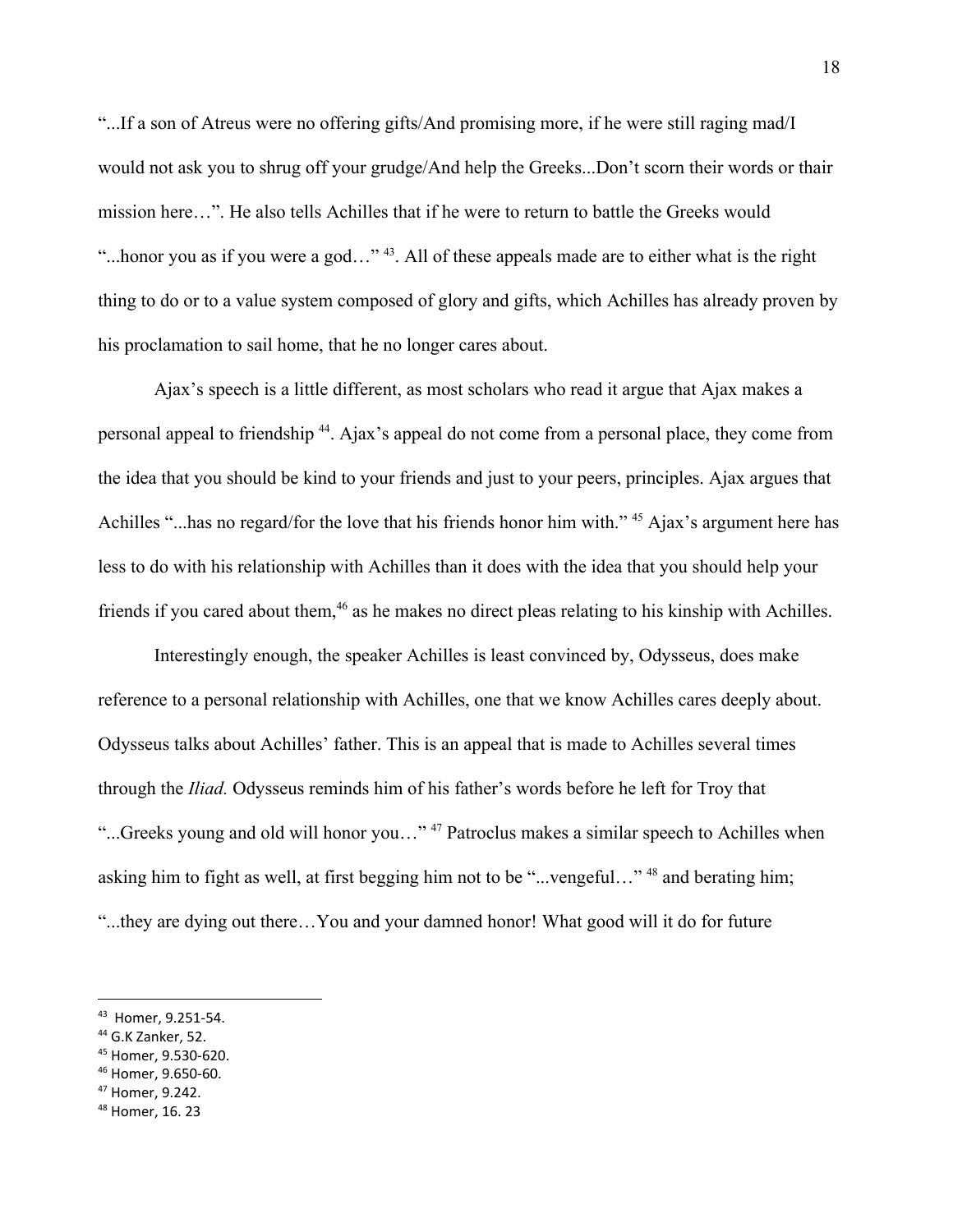generations..." During this speech, Patroclus makes explicit reference to Achilles' parentage saying that "Peleus was never your father./Or Thetis your mother. No, the gray sea spat you out/Onto crags in the surf with an icy scab for a soul." <sup>49</sup> We also see this when Achilles kills Hector. Before he dies Hector says:

> I beg of you, Achilles, but your own soul/And by your parents, do not/Allow the dogs to mutilate my body/By the Greek ships. Accept the gold and bronze/Ransom my father and mother will give you <sup>50</sup>

Patorclus, Odysseus, and Hector's appeals here share more than the evocation to his parentage; they are both pleas for Achilles to do what is right, moral, or just and Achilles refuses all of these requests. Contrasted with Priam's request of Achilles, driven by love for his son, where he begs Achilles to remember his father and Achilles relents; one can see the difference in responses. Though Priam is his enemy and Odysseus, Ajax, Phoenix, and Patroclus are allies and friends, Achilles is moved by Priam's pitiful allusion to his father as opposed to the requests for him to do what is just.

Lastly, one can see Achilles motivations change after Patroclus goes to fight in his armor and dies. Before killing Hector, Achilles kills a slave he had once freed. The man begs Achilles for mercy, but Achilles does not grant it to him and as he kills him lectures that "...Patroclus died, and he was far better than you…"<sup>51</sup> Achilles' lack of mercy towards this man as well as Hector not only stems from grief about Patroclus' death, but also from principle that good men die all the time.

## **IV. Personal Relationships**

<sup>49</sup> Homer, 16.24-38.

<sup>50</sup> Homer, 22.375-80.

<sup>51</sup> Homer. *Iliad*. Hackett Pub. Co, 1997. 21.111-12. .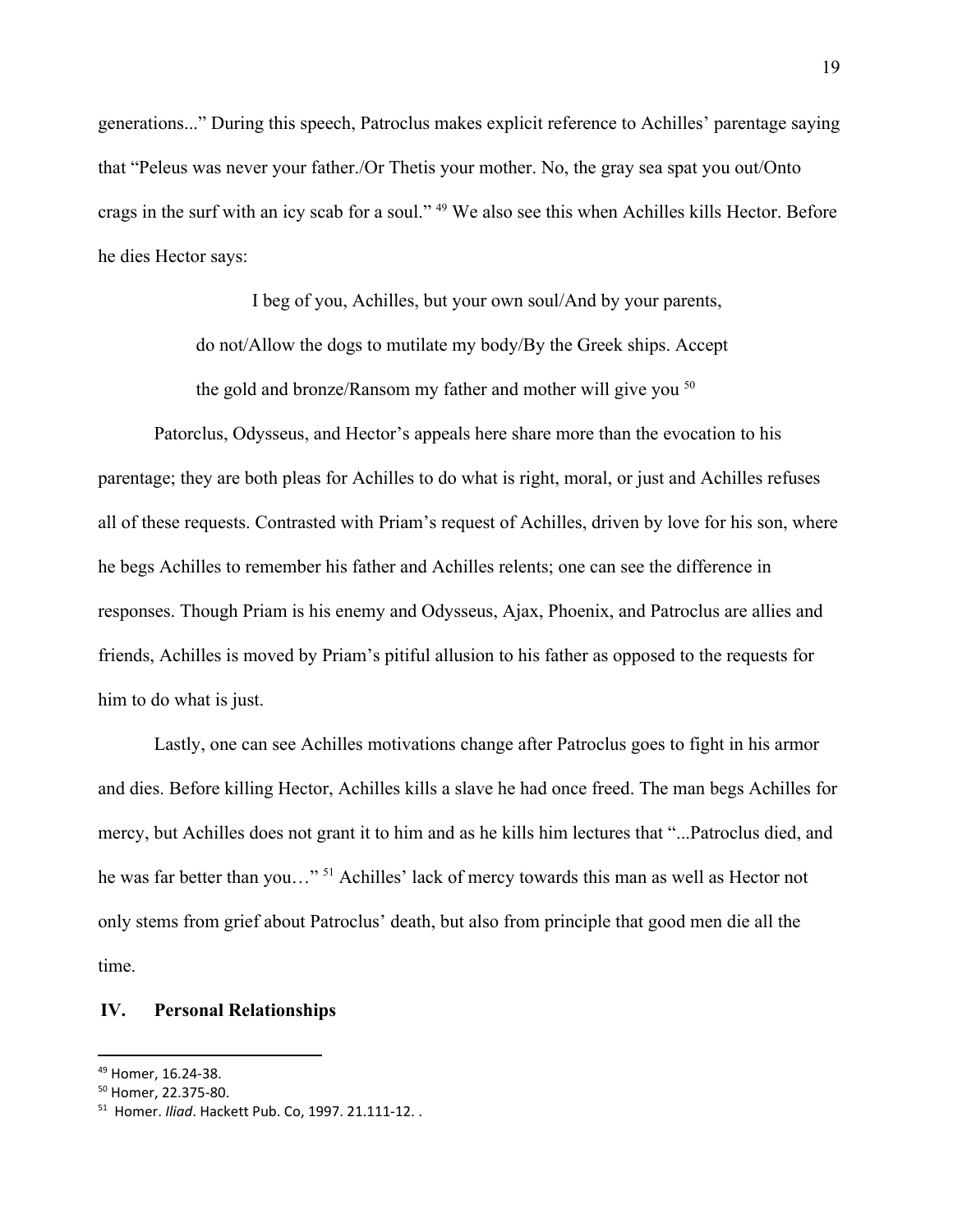Having already discussed how principles are secondary to Achilles and his true drive is connections he forms and how these connections are secondary to Antigone and Agamemnon. Through this section I intend to look at some of these connections and the stresses that are placed on them.

Agamemnon's relationship with his daughter, as I have already commented comes secondary to the ideals he holds of honor and respect. After Agamemnon chooses to kill Iphiginia, he starts to distance himself from her. We see this evident in the way he starts to refer to her. He starts to call her "...the child..."  $52$  and even more interesting, when speaking to his wife Clytamnestra, he calls her "...your daughter..."  $53$  Clearly through doing this he attempts to distance himself from his family and the relationship he had with them. By the end of the play, Agamemnon has given into his pride, desire to sack Troy and not "...let those worthless barbarians laugh at us." <sup>54</sup> All this at the expense of his family.

Christina Sorum writes in her article that throughout the play "…human decisions seem truly devalued..."<sup>55</sup> Agamemnon's choice to sacrifice his daughter and adhere to principled notions of honor leads to his downfall. While Agamemnon's story might not end in death, like Antigone's, Agamemnon is still destroyed beyond repair by the end of the play. He starts the play, changing his mind and deciding to call off the messenger, he proclaims that he "...would never have the heart to kill my daughter." <sup>56</sup> After speaking with his brother, however, Agamemnon agrees to her ritual sacrifice and the readers can truly see the consequences of choosing ideals over

<sup>52</sup> Euripides, 540.

<sup>&</sup>lt;sup>53</sup> Euripides, 710.

<sup>&</sup>lt;sup>54</sup> Euripides, 299.

<sup>55</sup> Christina Sorum, *Myth, Choice, and Meaning in Euripides' Iphigenia at Aulis, (*The American Journal of Philology), 533.

<sup>&</sup>lt;sup>56</sup> Euripides, 96.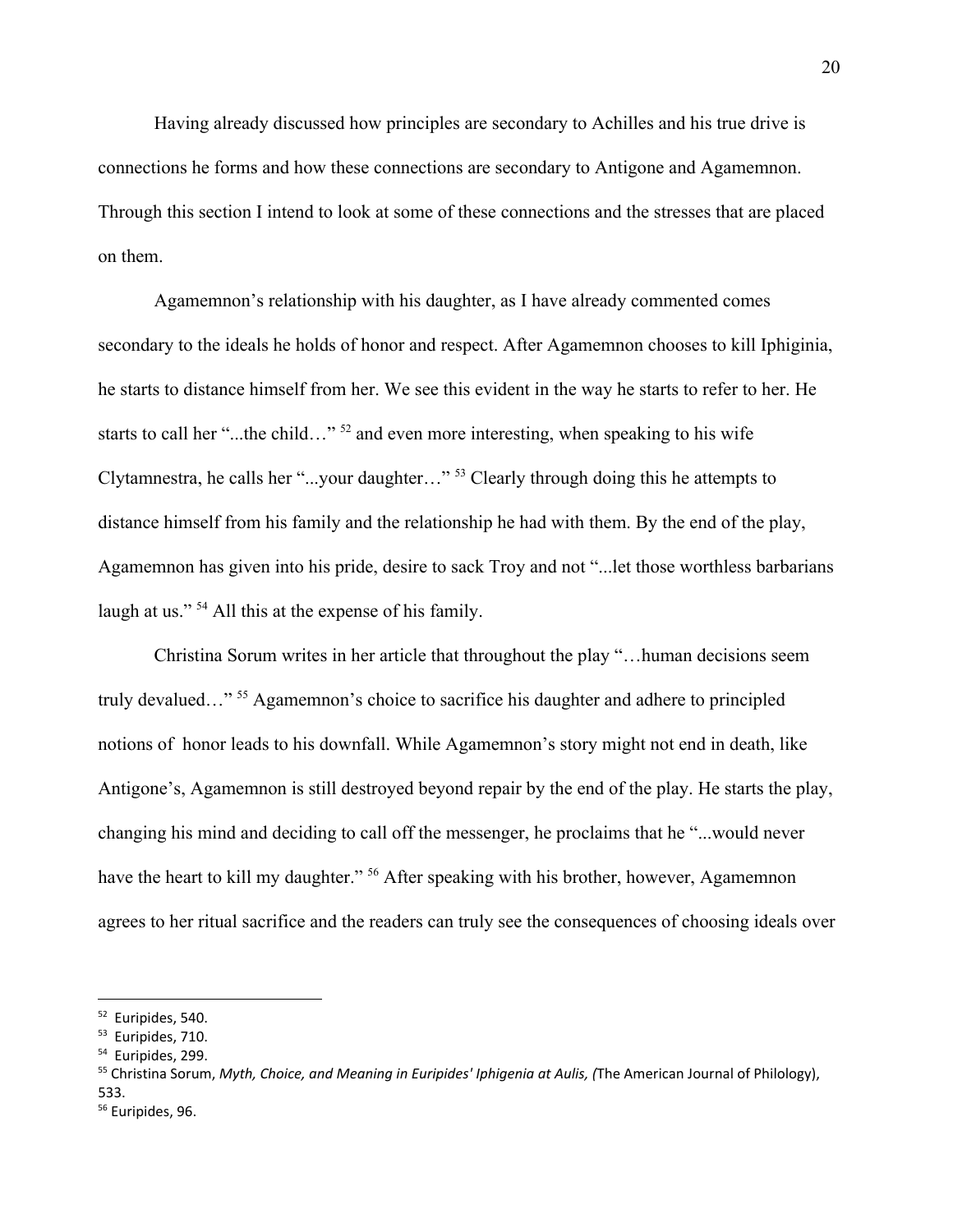a close relationship, through the degradation of Agamemnon's character. Agamemnon describes how he has been "...plotting against those nearest and dearest to me..."  $57$  and he accuses his wife of having a "...suspicious mind." <sup>58</sup> Agamemnon also deliberately hides his actions from his wife and tells his brother to "...go through the army and see that his wife does/ Not find out about this until I take the child and dispatch her to Hades..." <sup>59</sup> Clearly the adoption of this idea of honor has caused Agamemnon to do things that even he would deem morally reprehensible, but blinded by ambition he puts his family second and agrees to kill his daughter.

While readers do see Agamemnon struggle with this choice at the start of the play, one can also look at lines that are said to him about his prior actions as clues for his true feelings towards his choice. We learn that before the start of the play Agamemnon was "...delighted/And gladly undertook to sacrifice the child. Of your own free will/Not by force..."  $60$  This is interesting given what we know about Agamemnon at the start of the play. As readers learn more about Agamemnon we are shown a much less conflicted character and a version of Agamemnon who's honor has always, even prior to the start of the play, been held above his daughter's life and questions it only when prompted by a rare stirring of guilt.

This information can also be looked at in conjunction with Clytemnestra's speech to him after she finds out his plan to kill their daughter. Agamemnon's wife is outraged and devastated and reminds him about Euripides' account of their meeting. She reminds Agamemnon that "...against my will you married me—took me by force/After killing Tantalus, my former husband, and tearing my infant son from my breast/You smashed him on the ground with violent hands." <sup>61</sup>

<sup>57</sup> Euripides, 745.

<sup>&</sup>lt;sup>58</sup> Euripides, 1132.

<sup>59</sup> Euripides, 538-41.

 $60$  Euripides, 359-61.

<sup>&</sup>lt;sup>61</sup> Euripides, 1152.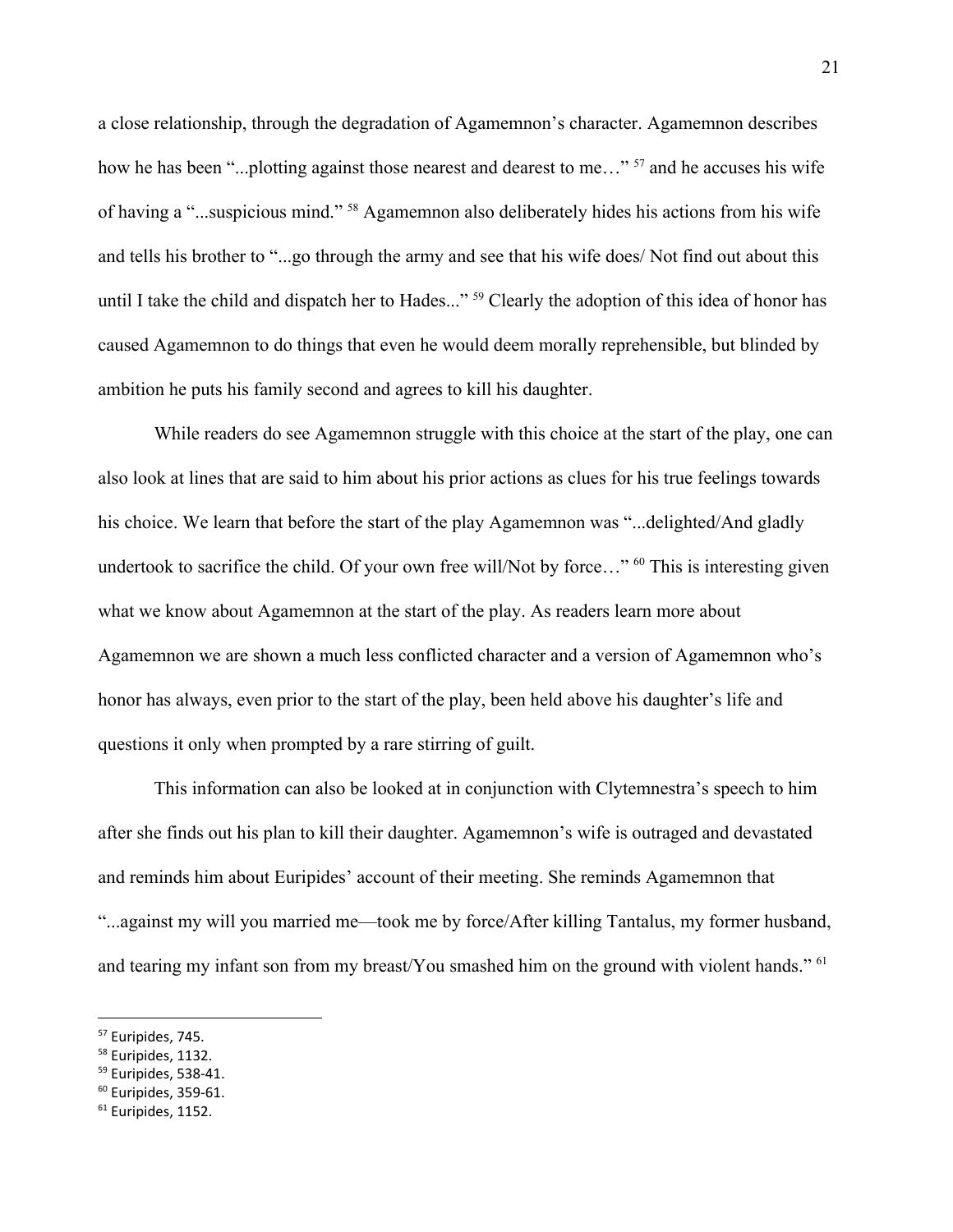Bringing this story up is an incredibly interesting choice on Euripides' part, as before this he attempted to create a sympathetic portrayal of Agamemnon. This is a lesser known story and without a doubt the least charitable version of how Agamemnon and Clytemnstra come to be married. However, more importantly, it show that this is not the first time that Agamemnon has committed a grave sin against a relationship (raping his would-be wife and killing her child) for the means to an end, presumably, in this case the same desire for ambition, power, and status that is so evident in this play.

Looking at Antigone's situation one can see a similar devotion to the idea of honor that Agamemnon has, strange for a woman in her time. Helene Foley writes that "...honour, a principled responsibility to gods and family, and personal pain are given equal weight in her self-defence."  $62$  Foley's observations can specifically be noted through Antigone's conversation with her sister.

When Ismene begs Antigone not to leave her alone in the world and she attempts to appeal to Antigone's emotions begging her not to "...die outside the law..." <sup>63</sup> and responds to Antigone's claims of not having a choice in her actions, telling her "...I gave you reason not to make that choice." <sup>64</sup> as a reference to the relationship the two sisters held. One should look at Ismene's speech alongside Antigone's final justification for her actions. She claims that she "...would not do it for a child, were I a mother/Nor for a husband either." She even goes further and proclaims she would "Let them die, putrefied, dead./I would not defy the city at such a cost for their sake." <sup>65</sup>. Antigone's reasoning falls apart when one looks at her interactions with her sister. Similar to her

 $62$  Foley, 52.

<sup>&</sup>lt;sup>63</sup> Sophocles, 62.

 $64$  Sophocles, 556...

<sup>&</sup>lt;sup>65</sup> Sophocles, 905-7.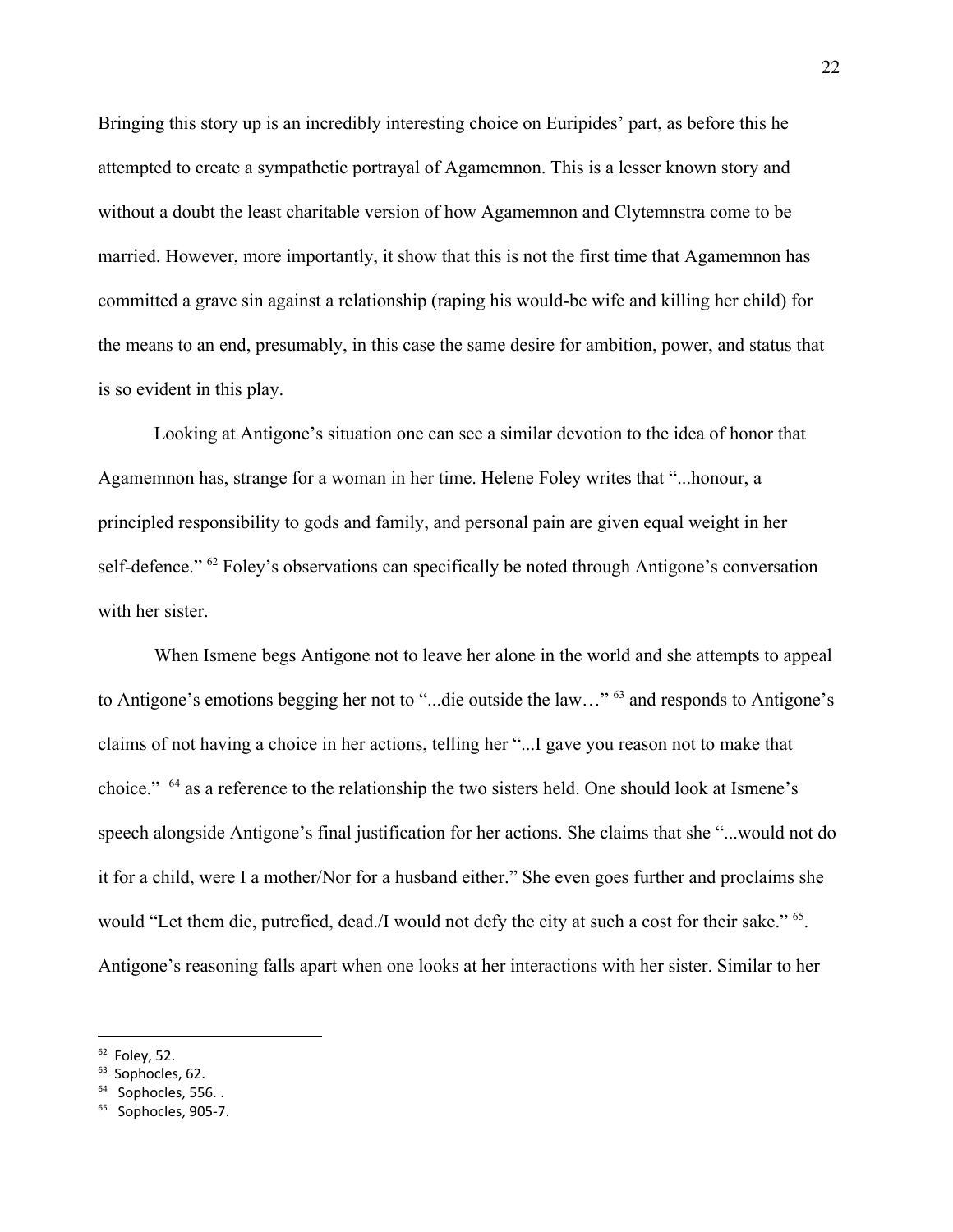brother in that she can not replace him, but Antigone doesn't treat this connection the same way she treats her relationship with her brother, in fact when Ismene tearfully pleads with Antigone not to leave her alone, Antigone tells her to "Go to hell. Nothing could happen to me/That's half as bad as dying a coward's death." <sup>66</sup> This sharp response to her sister and blatant hypocrisy in her logic proves that Antigone's love for her brother comes second to her principle of loyalty and while the two might seem intertwined Antigone clearly puts the impersonal idea of loyalty over any real and emotional connection she had with her brother and sister.

One can also see this portrayed through her response to Ismene's desire to die with Antigone. Antigone's refusal to allow her sister to share in credit for her crime is another example of this. Antigone "No, you may not die along with me. Don't say you did it!/ You wouldn't even touch it. Now leave me death alone!" <sup>67</sup> Antigone's response here does not show an emotional connection to her sister and a desire to keep her safe, rather a pointed proclamation of her disgust at Ismene's cowardice and a reiteration of the suicidally reckless desire to die a martyr that she expressed in earlier scenes.

Antigone, much like Agamemnon, has a choice too. People throughout the play bring up options to Agamemnon rather than kill his daughter because he stands convinced that there is only one way to resolve the conflict, by taking her life. Antigone is similar in this regard. She is told by her sister to do it but keep it a secret, to which she refuses and says "For god's sake speak out. You'll be more the enemy to me/If you are silent. Proclaim it to the world!" <sup>68</sup>. Antigone's choice

<sup>&</sup>lt;sup>66</sup> Sophocles, 96-97.

 $67$  Sophocles, 547-48.

<sup>68</sup> Sophocles. "Antigone." Hackett Publishing Company. 2004. Ln.86-88.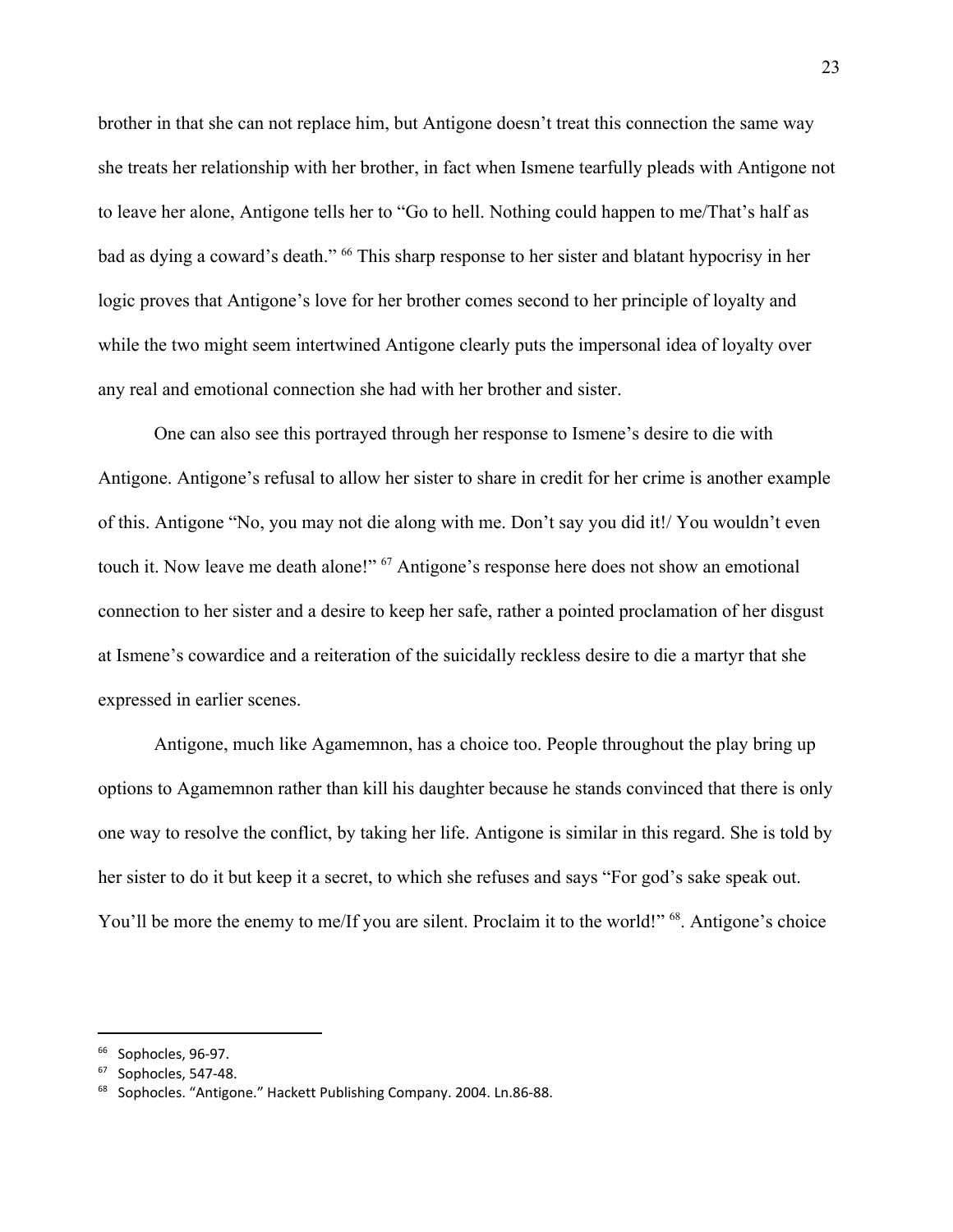to very vocally and aggressively confront Creon shows that more than familial duty, Antigone's gripe is with the law and the way it was enforced.

Although Antigone's ultimate decision is to martyr herself for principle, Each of Achilles's significant choices is made solely for the benefit of a personal relationship. Patroclus appeals to Achilles' emotions two major times in the *Iliad.* In the first instance, early in the epic, he tearfully begs Achilles to fight, for the sake of the Greeks. Achilles is unmoved in his resolve and refuses to relinquish the sort of control he has over the Greek army. In this situation, Patroclus appeals to Achilles about something that has nothing to do with their relationship or him personally. He appeals to Achilles on a moral ground and a principle of what the right thing to do is. Achilles is unmoved and he refuses Patroclus's request.

Later in the epic, however, Patroclus appears after his death and begs Achilles to burn his body, saying "...never again/Will I come back from Hades' house, once you burn me/In my share of fire."  $69$ . Achilles complies with this wish, without question. He agrees readily saying "Why" have you come to me, here, dear heart/With all these instructions? I promise you/I will do everything just as you ask..." <sup>70</sup> Giving up Patroclus' body is a sacrifice for Achilles, yet he does so, not because of any principles that he may hold, but because of his emotional attachment to Patroclus. His decision to adhere to Patroclus's wishes in regard to Patroclus' death is different from his refusal to agree to take up arms earlier in the story. Although both requests were made to Achilles by Patroclus, the final request is of an intimate nature, while the earlier request concerned the affairs of the Greek army and was in no way related to the intensely personal relationship that the two men shared.

<sup>69</sup> Homer. *Iliad*. Hackett Pub. Co, 1997. 23.82-84.

<sup>70</sup> Homer, 23.101-3.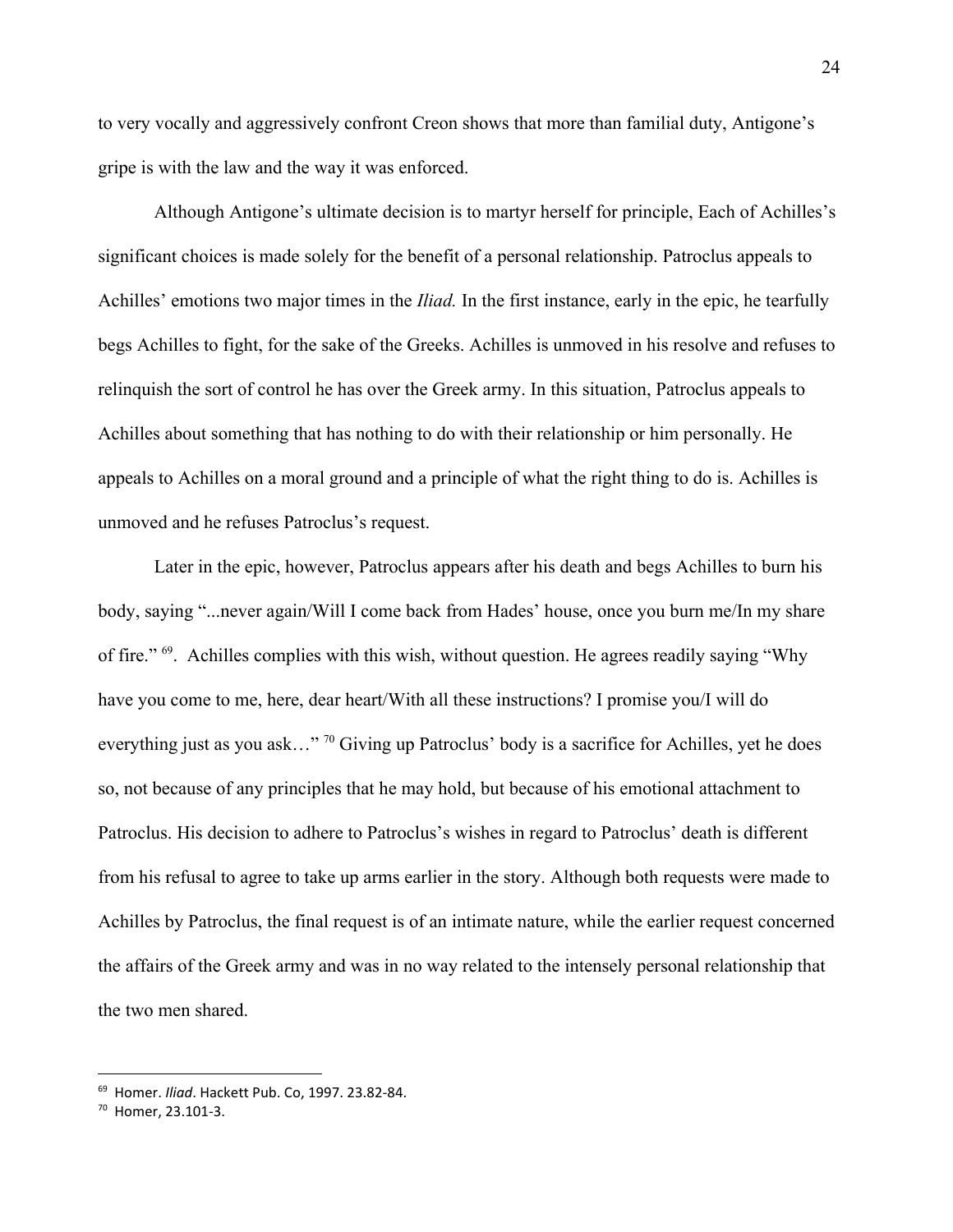Achilles cares little for the principles that are touted in Greek tragedy. Even before the death of Patroclus, Achilles cared little for ideals. Before sending Patroclus out into battle he says:

> Oh Patroclus, I wish to father Zeus/And to Athena and Apollo/That all of them, Greeks and Trojans alike/Every last man on Troy's dusty plain/Were dead, and only you and I were left/to rip Ilion down, stone by sacred stone.<sup>71</sup>

Exemplified here is Achilles' lack of alliance to the Greek army and to the principle of loyalty, as opposed to holding that sacred, Achilles holds a single connection sacred, above the idea of loyalty to an army, a vast body of people, driven by ideals. Marta Gonzalez also points this out and claims that "Achilles is not shown to be particularly interested in the image others have of him..."<sup>72</sup> We can also see this shown through Achilles' interactions with Priam, where his priorities lie with a man that he has every reason to hate.

Upon entering the tent, Priam "...kissed the dread and murderous hands/That had killed so many of his sons."<sup>73</sup> and begs the shocked Achilles to release the body of his son and let him take it back to Troy. Priam, much like Odysseus and Patroclus and Hector earlier begs Achilles to "Think of your own father, and pity me..." <sup>74</sup>. This request is of a much more emotional nature than the others made to him, as it has nothing to do with what is right or socially expected of him, Priam is appealing to a personal relationship and one that he clearly cares deeply about. After Priam's request "...sorrow for his own father/Welled up in Achilles...And Achilles cried for his father and/For Patroclus..."<sup>75</sup>. Achilles' is moved by Priam's speech, appealing to his emotions.

<sup>71</sup> Homer, 16.102-7.

<sup>72</sup> González, 44.

<sup>73</sup> Homer. 24.509-10.

<sup>74</sup> Homer, 24.540.

<sup>75</sup> Homer. 545-551.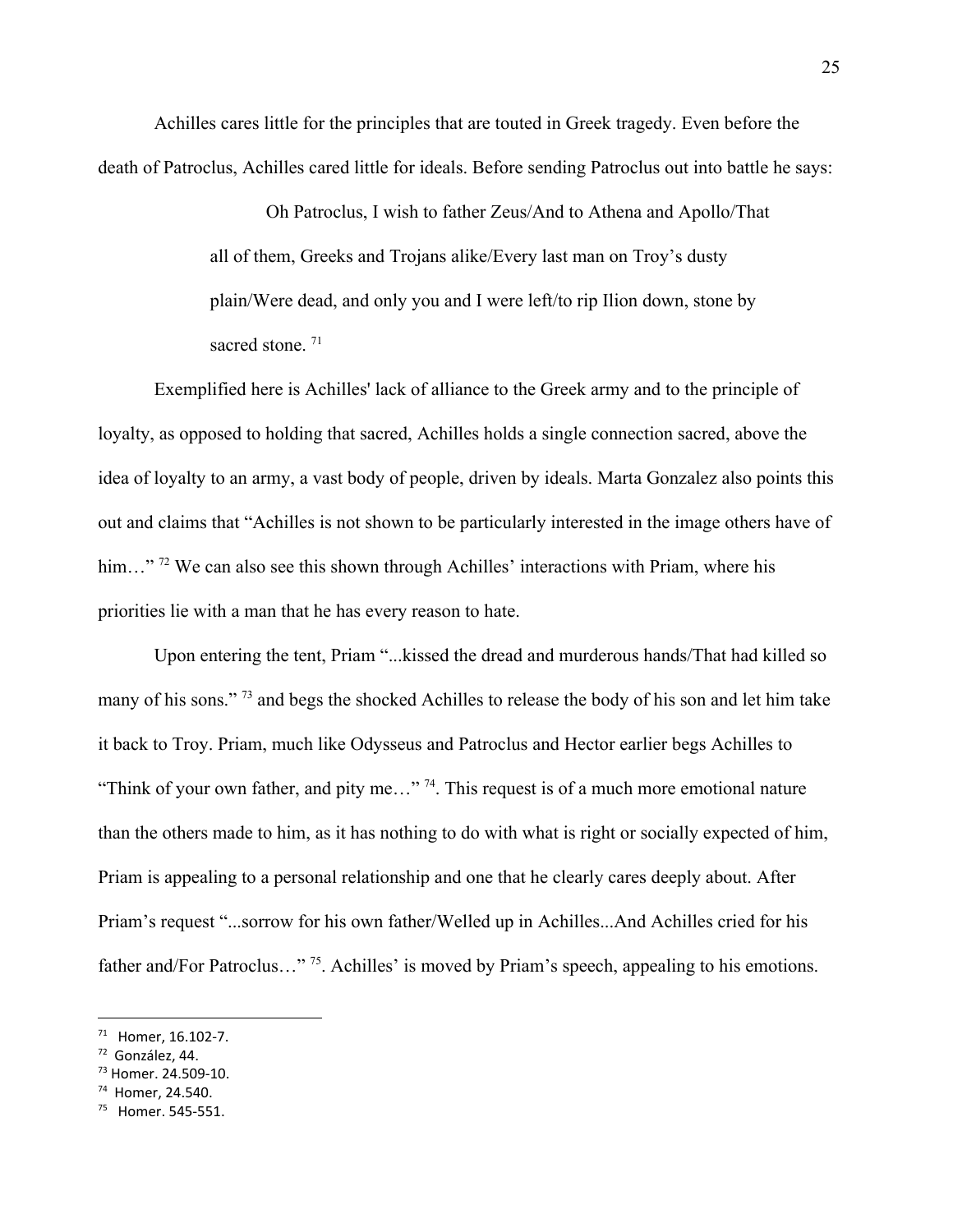Priam's speech does not appeal to what is right or what is just, Priam mentions nothing about the horrendous acts against Hector, he only appeals to Achilles' sense of pity. Priam wishes to respectfully and lovingly lay his son to rest, in much the same way that Patroclus wishes to be respectfully laid to rest by his closest friend.

G.K Zanker and Marta Gonzalez both write about the end scene of the *Iliad* between Priam and Achilles. Zanker comments that "...Achilles seems to respond to Priam's supplication not only because of Priam's gifts, though these are a necessary part of the transaction, but because of what seems like a sense of fellow suffering..." <sup>76</sup> and Zanker also notes the tender way in which Achilles no treats Hector's corpse  $77$ , much like the tender way in which he treats Patroclus' corpse during his funeral, except giving up Hector's body is even more of a sacrifice for Achilles that giving up Patorclus because after Patroclus dies and Achilles burns him, Hector's body is the final connection that Achilles has to his departed friend and giving up Hector's body to Priam mirrors the sacrifice that Achilles makes when he burns Patroclus' body on the pyre and the connection he makes with Priam there is the same kind of human connection he had with Patroclus, allowing Achilles to "... reconcile himself to the human condition..." <sup>78</sup> as well as "...rediscovery of the need for pity and respect for the disadvantaged..." <sup>79</sup>. This reconciliation with Priam is the final closure that Achilles needs to resolve his turmoil and continue with his life.

#### **V. Conclusion**

Marta Gonzalez writes that "...human nature cannot have undergone substantial changes since the time of the ancient Greeks..."  $80$  and analyzing works in the classical tradition one sees

<sup>76</sup> Zanker, 4

 $77$  Zanker, 121.

<sup>78</sup> González, 78.

 $79$  G.K Zanker, 115.

<sup>80</sup> González, 33.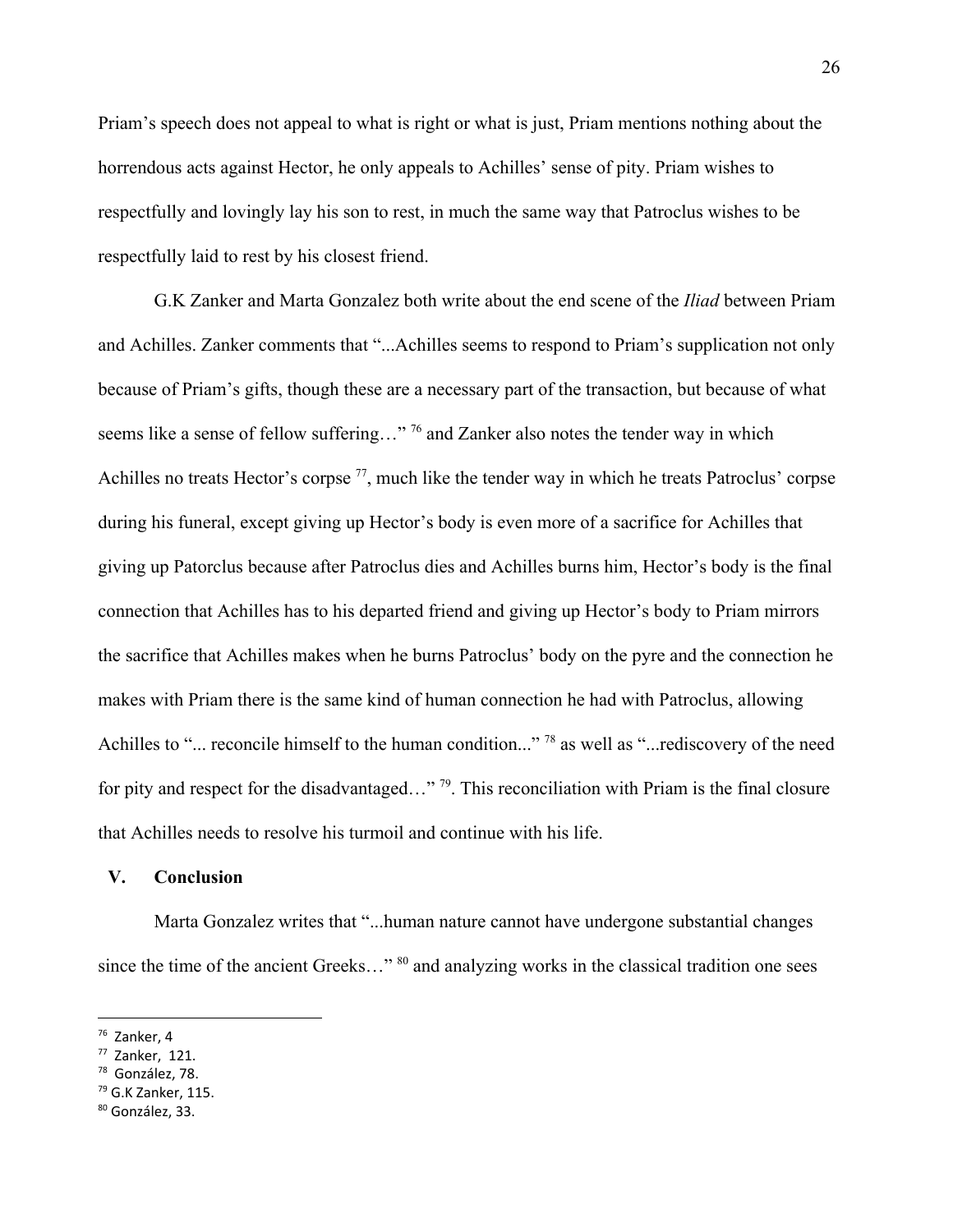how true her statement is. These are patterns that have carried through to the modern day and influenced the Western canon, with an invaluable amount of influence looking at epic from Dante to Milton and one can even see these patterns emerge in the modern day novel.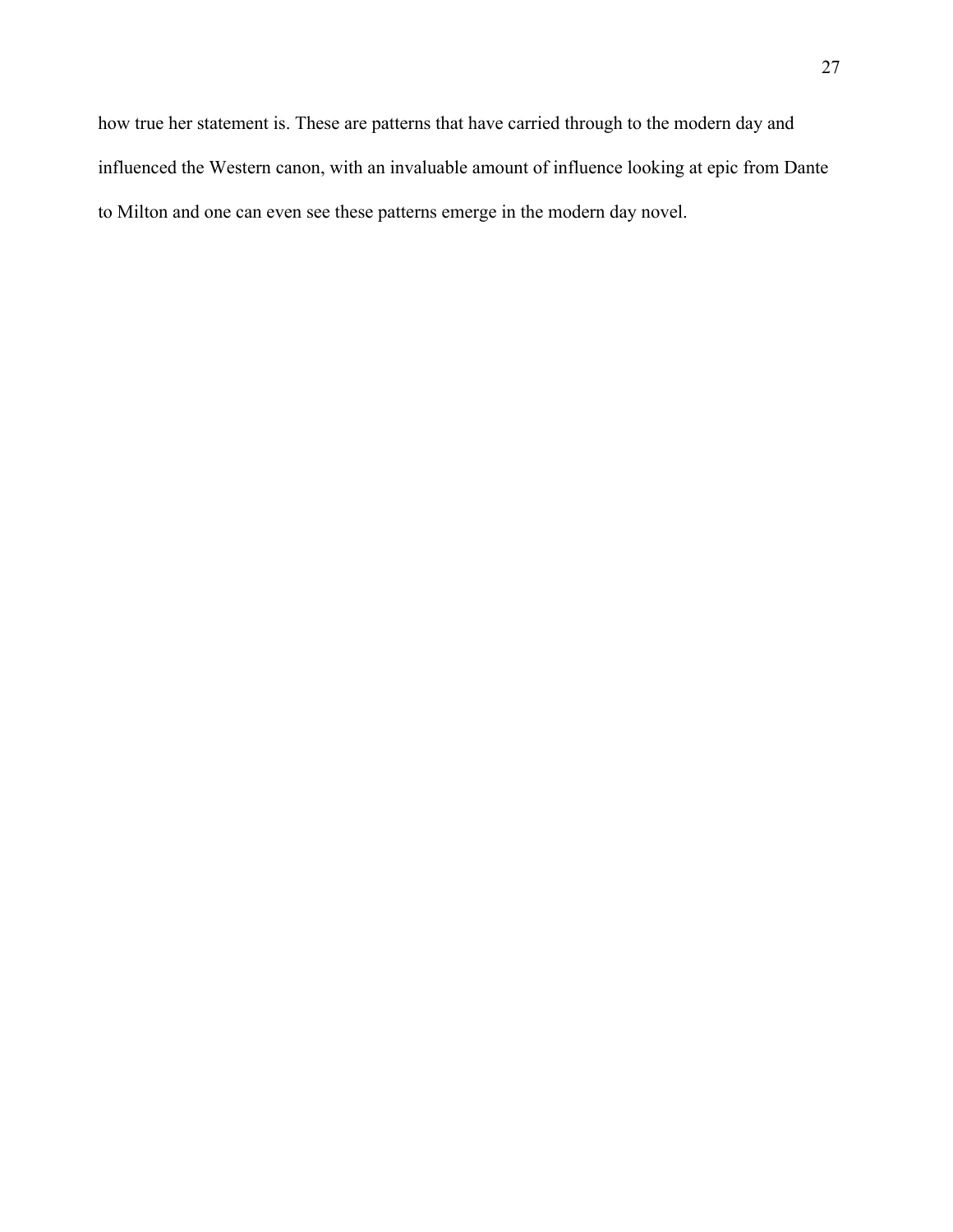#### **Bibliography**

Alexander, Caroline. *The War That Killed Achilles*. London: Faber, 2011.

Aristotle. "Poetics." *Aristotle: Selections*, edited by Terence Irwin and Gail Fine, 543–58.

Indianapolis: Hackett Publishing Company, 1995.

Creighton, Millie R. "Revisiting Shame and Guilt Cultures: A Forty-Year Pilgrimage."

*Ethos* 18, no. 3 (1990): 279–307. https://doi.org/10.1525/eth.1990.18.3.02a00030.

- Euripides. "Iphigenia at Aulis." *Electra, Phoenician Women, Bacchae, Iphigenia at Aulis*,
	- edited by Cecelia A. E. Luschnig and Paul Woodruff, 209–78. Indianapolis: Hackett, 2011.
- Foley, Helene P. "Antigone as Moral Agent." *Tragedy and the Tragic: Greek Theatre and*

*Beyond*, edited by M. S. Silk, 48–73. Oxford: Clarendon Press, 1996.

- Ford, Andrew Laughlin. "The Genre: Traditional Definitions of Epic." *Homer: The Poetry of the Past*, 13–56. Ithaca, NY: Cornell University Press, 1992.
- González, Marta González. *Achilles*. Gods and Heroes of the Ancient World. New York,

New York: Routledge, 2018.

Graziosi, Barbara, and Johannes Haubold. "Homeric Masculinity: Ἠνορέη and Ἀγηνορίη."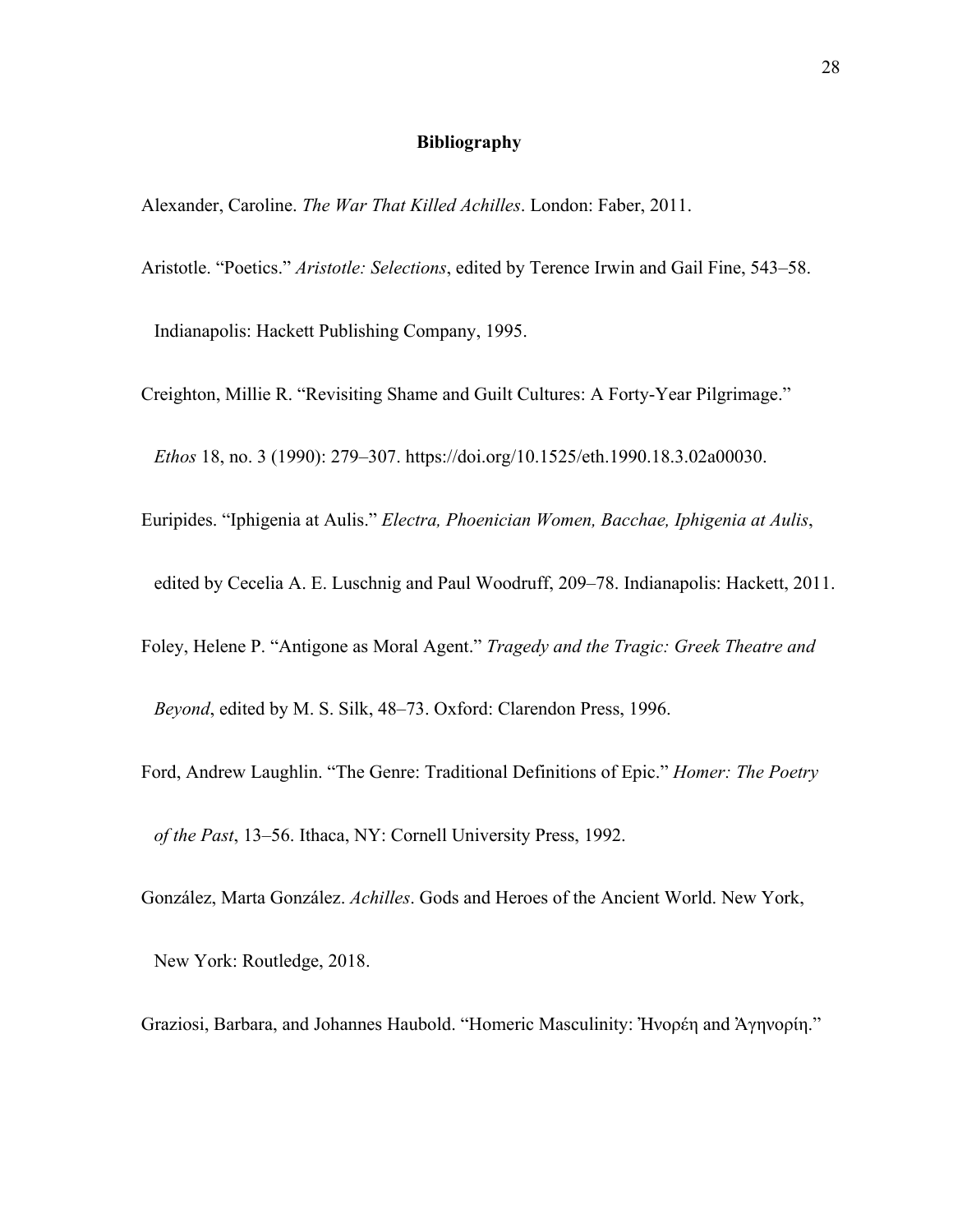The Journal of Hellenic Studies 123 (2003): 60–76. https://doi.org/10.2307/3246260.

Hammer, Dean. "The Iliad as Ethical Thinking: Politics, Pity, and the Operation of Esteem." Arethusa 35, no. 2 (2002): 203–35. https://doi.org/10.1353/are.2002.0015. Homer. *Iliad*. Translated by Stanley Lombardo. Indianapolis: Hackett Pub. Co, 1997.

Hooker, J. T. "Homeric Society: A Shame-Culture?" *Greece and Rome* 34, no. 2 (1987):

121–25. https://doi.org/10.1017/s0017383500028060.

*An Introduction to Greek Tragedy*. National Theatre, 2013.

https://www.youtube.com/watch?v=dSr6mP-zxUc&feature=youtu.be.

Knox, Bernard M. W. "The Heroic Temper: Studies in Sophoclean Tragedy." *Phoenix* 20, no. 3 (1966): 1–27. https://doi.org/10.2307/1086482.

Maibom, Heidi L. "The Descent of Shame." *Philosophy and Phenomenological Research*

80, no. 3 (2010): 566–94. https://doi.org/10.1111/j.1933-1592.2010.00341.x.

Nagy, Gregory. "The Epic Hero." A Companion to Ancient Epic, 2005, 1–45.

https://doi.org/10.1002/9780470996614.ch7.

Segal, Charles Paul. "Sophocles' Praise of Man and the Conflicts of the "Antigone"."